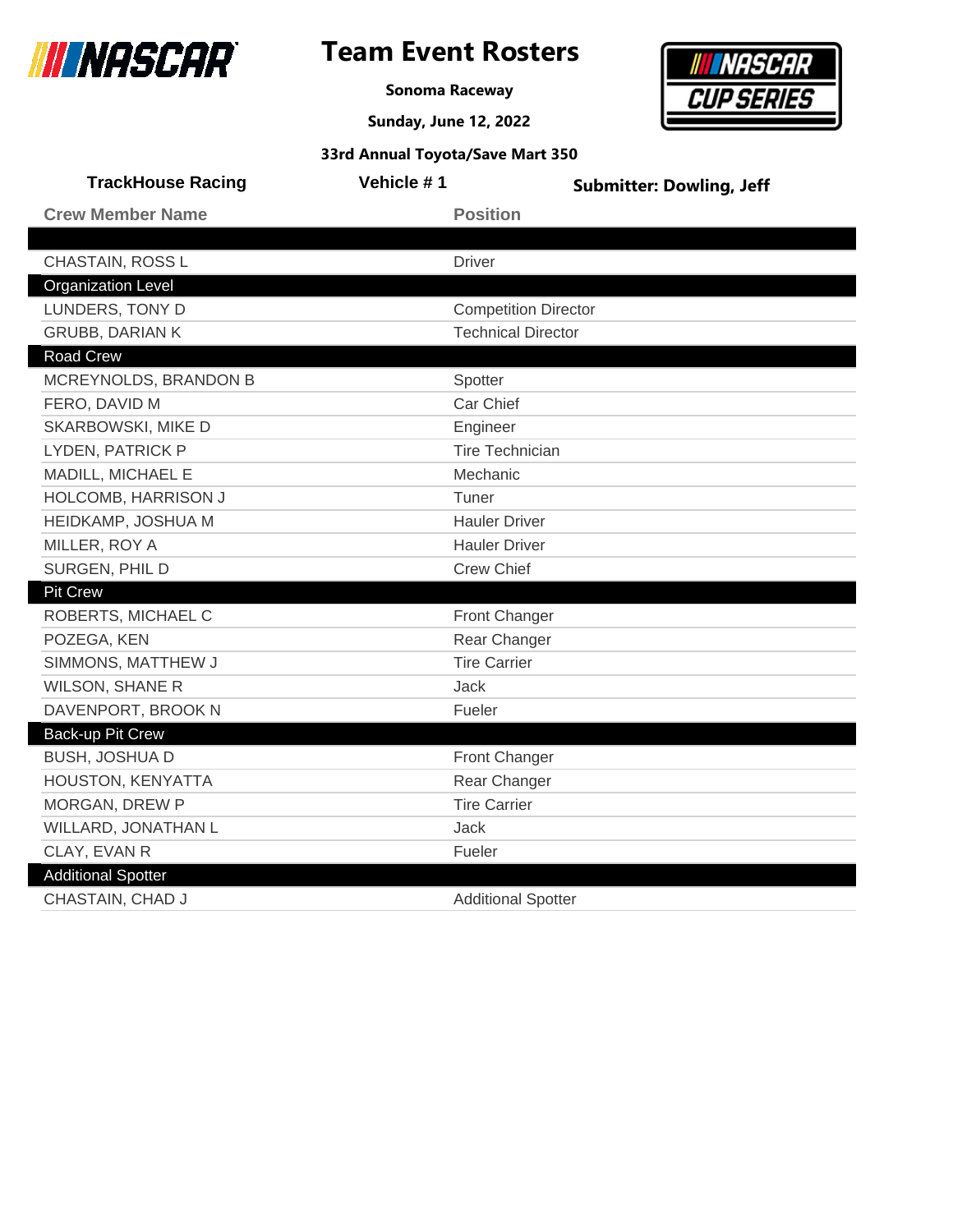

**Sonoma Raceway**

**Sunday, June 12, 2022**



| <b>Stewart Haas Racing</b> | Vehicle #10                 | <b>Submitter: Stimberis, Jennifer</b> |
|----------------------------|-----------------------------|---------------------------------------|
| <b>Crew Member Name</b>    | <b>Position</b>             |                                       |
|                            |                             |                                       |
| ALMIROLA, ARIC M           | <b>Driver</b>               |                                       |
| <b>Organization Level</b>  |                             |                                       |
| ZIPADELLI, GREG C          | <b>Competition Director</b> |                                       |
| <b>JUSTICE, CHRISL</b>     | <b>IT Support</b>           |                                       |
| <b>Road Crew</b>           |                             |                                       |
| KIMBROUGH, JAMES D         | Engineer                    |                                       |
| FAIRWEATHER, ROBBIE M      | Mechanic                    |                                       |
| RESTIVO, DAVIN J           | Engineer                    |                                       |
| DAVIDSON, RUSTY R          | <b>Tire Technician</b>      |                                       |
| EDMONDS, JOEL G            | Spotter                     |                                       |
| MOELLER, MATTHEW A         | Tuner                       |                                       |
| COOK, JERRY J              | <b>Hauler Driver</b>        |                                       |
| CASPER, JOHN S             | <b>Hauler Driver</b>        |                                       |
| BLICKENSDERFER, DREW A     | <b>Crew Chief</b>           |                                       |
| <b>Pit Crew</b>            |                             |                                       |
| MULDER, RYAN P             | Front Changer               |                                       |
| <b>BULLARD, TYLER J</b>    | <b>Tire Carrier</b>         |                                       |
| WHITE, TREVOR              | Rear Changer                |                                       |
| COTTEN, SEAN F             | Jack                        |                                       |
| <b>KEENER, JAMES M</b>     | Fueler                      |                                       |
| Back-up Pit Crew           |                             |                                       |
| ROSSELLI, JOHN C           | Front Changer               |                                       |
| <b>BUDD, JACOB</b>         | <b>Tire Carrier</b>         |                                       |
| JACKSON, CHRIS L           | Rear Changer                |                                       |
| MORRELL, BRETT P           | Jack                        |                                       |
| WILSON, JUSTIN W           | Fueler                      |                                       |
| <b>Additional Spotter</b>  |                             |                                       |
| TRICKETT, CHRIS C          | <b>Additional Spotter</b>   |                                       |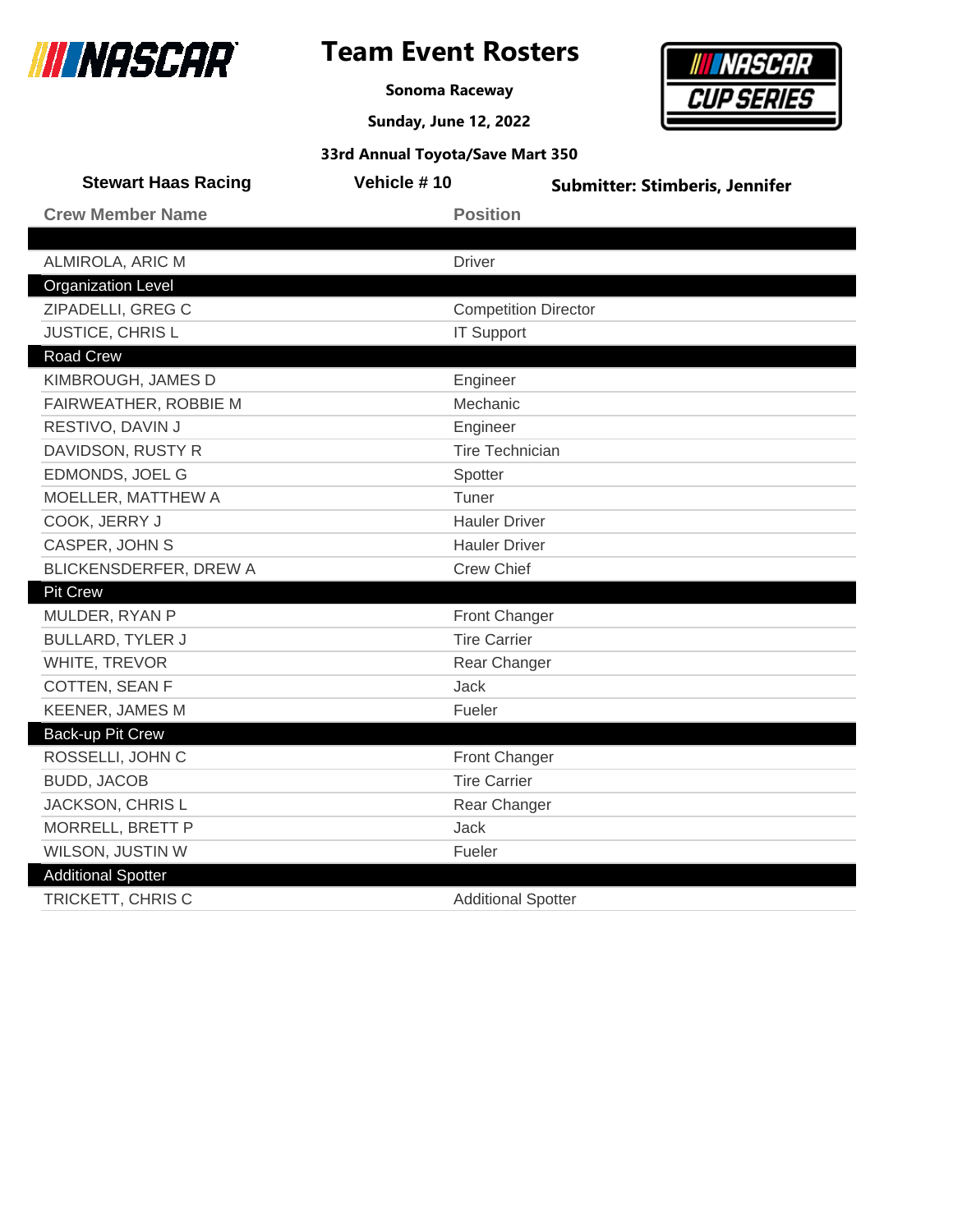

**Sonoma Raceway**

**Sunday, June 12, 2022**



| <b>Joe Gibbs Racing</b>    | Vehicle #11                 | <b>Submitter: Lambe, Robin</b> |
|----------------------------|-----------------------------|--------------------------------|
| <b>Crew Member Name</b>    | <b>Position</b>             |                                |
|                            |                             |                                |
| HAMLIN, DENNY D            | <b>Driver</b>               |                                |
| <b>Organization Level</b>  |                             |                                |
| <b>BERRIER, TODD M</b>     | <b>Competition Director</b> |                                |
| GREENE, KEVIN J            | <b>IT Support</b>           |                                |
| Road Crew                  |                             |                                |
| <b>BOWERS, RYAN W</b>      | Engineer                    |                                |
| EGBERT JR, JOHN P          | Mechanic                    |                                |
| PHILPOTT, MATT D           | Mechanic                    |                                |
| HODEL, FRANKIE B           | <b>Hauler Driver</b>        |                                |
| DIRUSSO, AL                | Spotter                     |                                |
| DUDLEY, JAMES E            | Tuner                       |                                |
| WOODFIN, SCOTT S           | <b>Hauler Driver</b>        |                                |
| <b>GRIFFETH, BRANDON J</b> | Car Chief                   |                                |
| MCAULAY, SAMUEL B          | <b>Crew Chief</b>           |                                |
| <b>Pit Crew</b>            |                             |                                |
| LOURIA, MICHAEL G          | Front Changer               |                                |
| <b>HOLMES, JACOB P</b>     | <b>Tire Carrier</b>         |                                |
| HICKS, MICHAEL J           | Rear Changer                |                                |
| MCBRIDE, NATHAN R          | Jack                        |                                |
| WHITE, JUSTIN J            | Fueler                      |                                |
| <b>Additional Spotter</b>  |                             |                                |
| LARSON, BRIAN J            | <b>Additional Spotter</b>   |                                |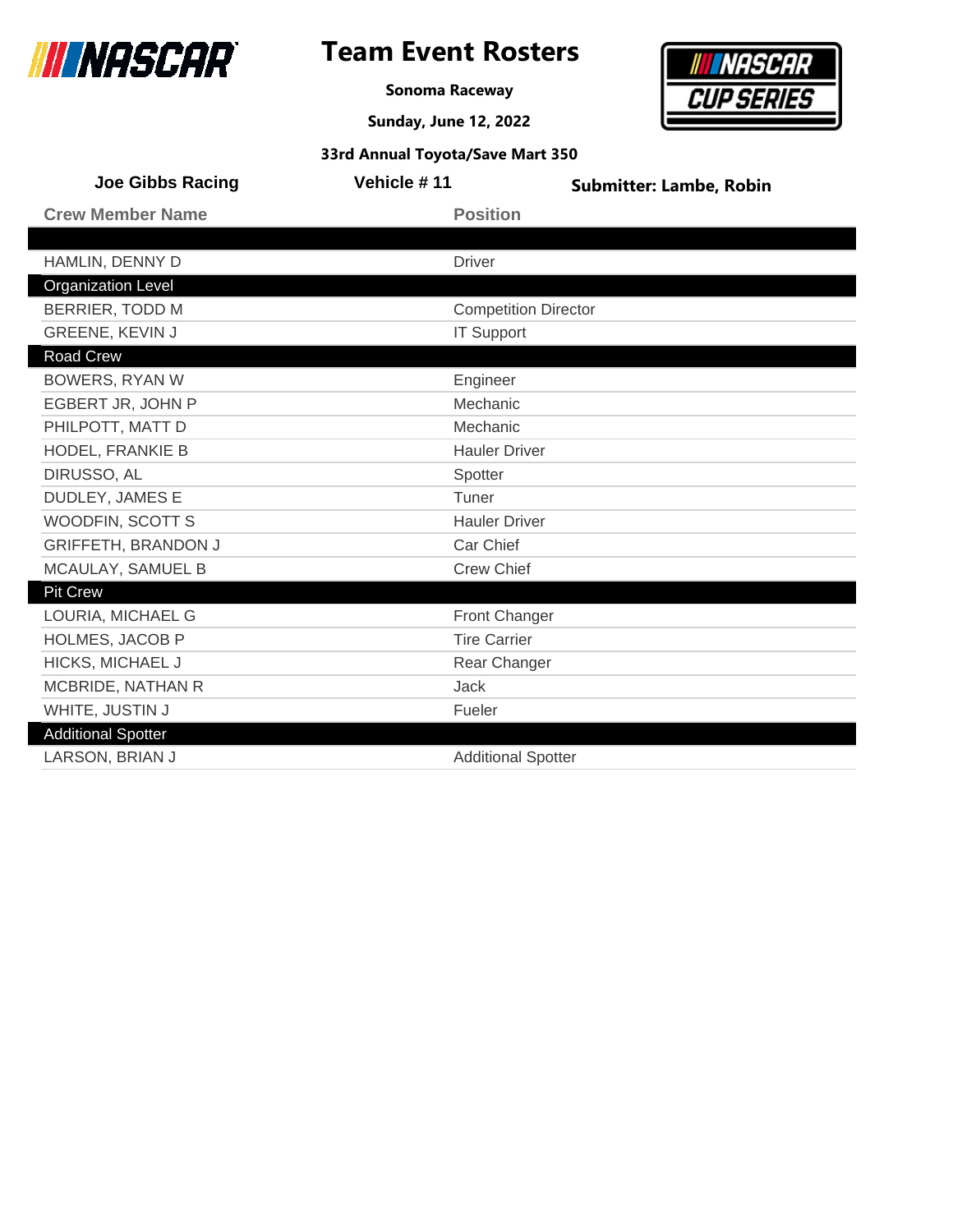

**Sonoma Raceway**



| 33rd Annual Toyota/Save Mart 350 |                             |                          |  |
|----------------------------------|-----------------------------|--------------------------|--|
| <b>Team Penske</b>               | Vehicle #12                 | Submitter: Fultz, Angela |  |
| <b>Crew Member Name</b>          | <b>Position</b>             |                          |  |
|                                  |                             |                          |  |
| BLANEY, RYAN M                   | <b>Driver</b>               |                          |  |
| <b>Organization Level</b>        |                             |                          |  |
| <b>GEISLER, TRAVIS F</b>         | <b>Competition Director</b> |                          |  |
| PERRY, DAVID C                   | <b>IT Support</b>           |                          |  |
| <b>Road Crew</b>                 |                             |                          |  |
| WILLIAMS, JOSH T                 | Spotter                     |                          |  |
| FOX, RAYMOND L                   | Car Chief                   |                          |  |
| MCCUTCHEON, BRETT T              | Front End Mechanic          |                          |  |
| LYNCH, DANIEL J                  | <b>Interior Mechanic</b>    |                          |  |
| CASTRO, MARCOS D                 | <b>Shock Technician</b>     |                          |  |
| NICHOLS JR, DAVE B               |                             | <b>Tire Technician</b>   |  |
| SORBER, GREG R                   | <b>Hauler Driver</b>        |                          |  |
| <b>BOSCH, JUSTIN J</b>           |                             | <b>Hauler Driver</b>     |  |
| HASSLER, JONATHAN M              | <b>Crew Chief</b>           |                          |  |
| <b>Pit Crew</b>                  |                             |                          |  |
| FLORES, RYAN J                   | Front Changer               |                          |  |
| PRICE, ZACHARY W                 | Rear Changer                |                          |  |
| BAUM, DREW M                     | <b>Tire Carrier</b>         |                          |  |
| STODDARD, GRAHAM P               | Jack                        |                          |  |
| <b>CONKLIN, CHRIS A</b>          | Fueler                      |                          |  |
| Back-up Pit Crew                 |                             |                          |  |
| NECAISE, DUSTIN T                | Front Changer               |                          |  |
| TOMBERLIN, CHRISTOPHER G         | Rear Changer                |                          |  |
| BELL, TJ J                       | <b>Tire Carrier</b>         |                          |  |
| OSINSKIE, JOURDAN K              | <b>Jack</b>                 |                          |  |
| <b>BAKER, BLAKE B</b>            | Fueler                      |                          |  |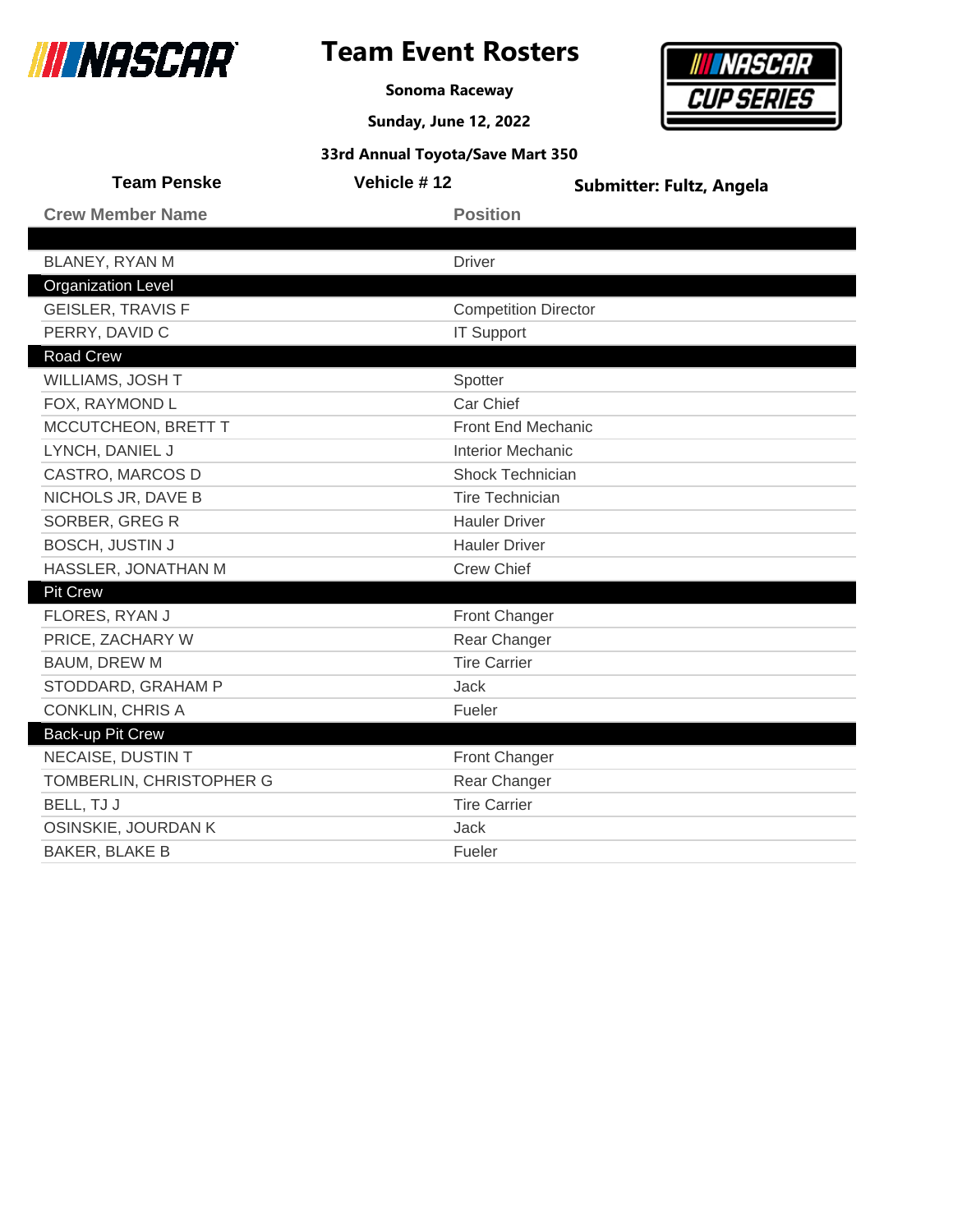

**Sonoma Raceway**

**Sunday, June 12, 2022**



| <b>Stewart Haas Racing</b> | Vehicle #14                 | <b>Submitter: Stimberis, Jennifer</b> |
|----------------------------|-----------------------------|---------------------------------------|
| <b>Crew Member Name</b>    | <b>Position</b>             |                                       |
|                            |                             |                                       |
| <b>BRISCOE, CHASE</b>      | <b>Driver</b>               |                                       |
| <b>Organization Level</b>  |                             |                                       |
| ZIPADELLI, GREG C          | <b>Competition Director</b> |                                       |
| JUSTICE, CHRIS L           | <b>IT Support</b>           |                                       |
| <b>Road Crew</b>           |                             |                                       |
| COOK, MICHAEL J            | Engineer                    |                                       |
| FREY, JD D                 | Car Chief                   |                                       |
| ADAMS, TREVOR J            | <b>Interior Mechanic</b>    |                                       |
| EADS, KEITH H              | <b>Tire Technician</b>      |                                       |
| CAMPBELL, JOE A            | Spotter                     |                                       |
| PHILLIPS, JON M            | Tuner                       |                                       |
| FINK JR, ROB L             | <b>Hauler Driver</b>        |                                       |
| GONZALEZ, STEPHEN C        | <b>Hauler Driver</b>        |                                       |
| KLAUSMEIER, JOHN H         | <b>Crew Chief</b>           |                                       |
| <b>Pit Crew</b>            |                             |                                       |
| COFFEY, DANIEL C           | Front Changer               |                                       |
| <b>BERNAL, JON E</b>       | <b>Tire Carrier</b>         |                                       |
| RATCLIFF, DAKOTA S         | Rear Changer                |                                       |
| <b>BANKS, BRANDON J</b>    | <b>Jack</b>                 |                                       |
| COPPOLA, COREY             | Fueler                      |                                       |
| <b>Back-up Pit Crew</b>    |                             |                                       |
| ROSSELLI, JOHN C           | Front Changer               |                                       |
| <b>BUDD, JACOB</b>         | <b>Tire Carrier</b>         |                                       |
| <b>JACKSON, CHRIS L</b>    | Rear Changer                |                                       |
| MORRELL, BRETT P           | Jack                        |                                       |
| WILSON, JUSTIN W           | Fueler                      |                                       |
| <b>Additional Spotter</b>  |                             |                                       |
| <b>BERRYHILL, TANNER</b>   | <b>Additional Spotter</b>   |                                       |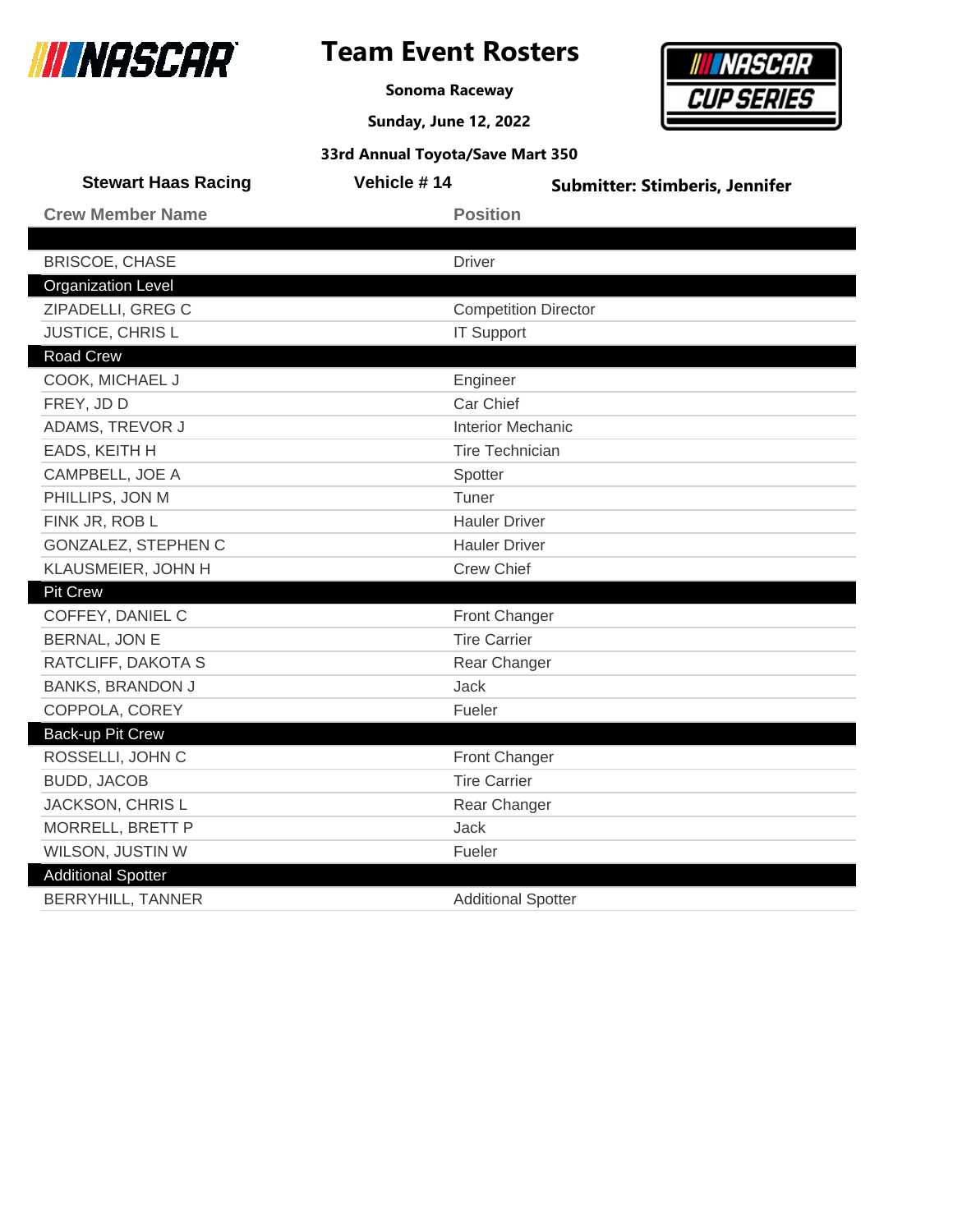

**Sonoma Raceway**

**Sunday, June 12, 2022**



| <b>Rick Ware Racing</b>   | Vehicle #15               | <b>Submitter: Carlson, Stacey</b> |
|---------------------------|---------------------------|-----------------------------------|
| <b>Crew Member Name</b>   | <b>Position</b>           |                                   |
|                           |                           |                                   |
| HAND, JOEY A              | <b>Driver</b>             |                                   |
| <b>Organization Level</b> |                           |                                   |
| <b>BUGAREWICZ, MIKE M</b> | Other -                   |                                   |
| READ, AIDAN C             | Other -                   |                                   |
| <b>Road Crew</b>          |                           |                                   |
| OATES, KENNY A            | Engineer                  |                                   |
| WHITLEY, BEAU J           | Car Chief                 |                                   |
| DAVIS, MICHAEL A          | Mechanic                  |                                   |
| RAINES, TONY A            | Spotter                   |                                   |
| <b>LACROIX, DENNIS W</b>  | <b>Hauler Driver</b>      |                                   |
| HANEY, CHAD R             | <b>Hauler Driver</b>      |                                   |
| JOHN JR, WILLIAM H        | <b>Tire Technician</b>    |                                   |
| <b>MESSICK, TYLER B</b>   | Mechanic                  |                                   |
| REBOLLEDO, KEVYN J        | <b>Crew Chief</b>         |                                   |
| <b>Pit Crew</b>           |                           |                                   |
| LESTER, DEVIN L           | <b>Front Changer</b>      |                                   |
| <b>BUDD, JACOB</b>        | <b>Tire Carrier</b>       |                                   |
| JACKSON, CHRIS L          | Rear Changer              |                                   |
| MORRELL, BRETT P          | Jack                      |                                   |
| WILSON, JUSTIN W          | Fueler                    |                                   |
| <b>Additional Spotter</b> |                           |                                   |
| KESELOWSKI, BRIAN A       | <b>Additional Spotter</b> |                                   |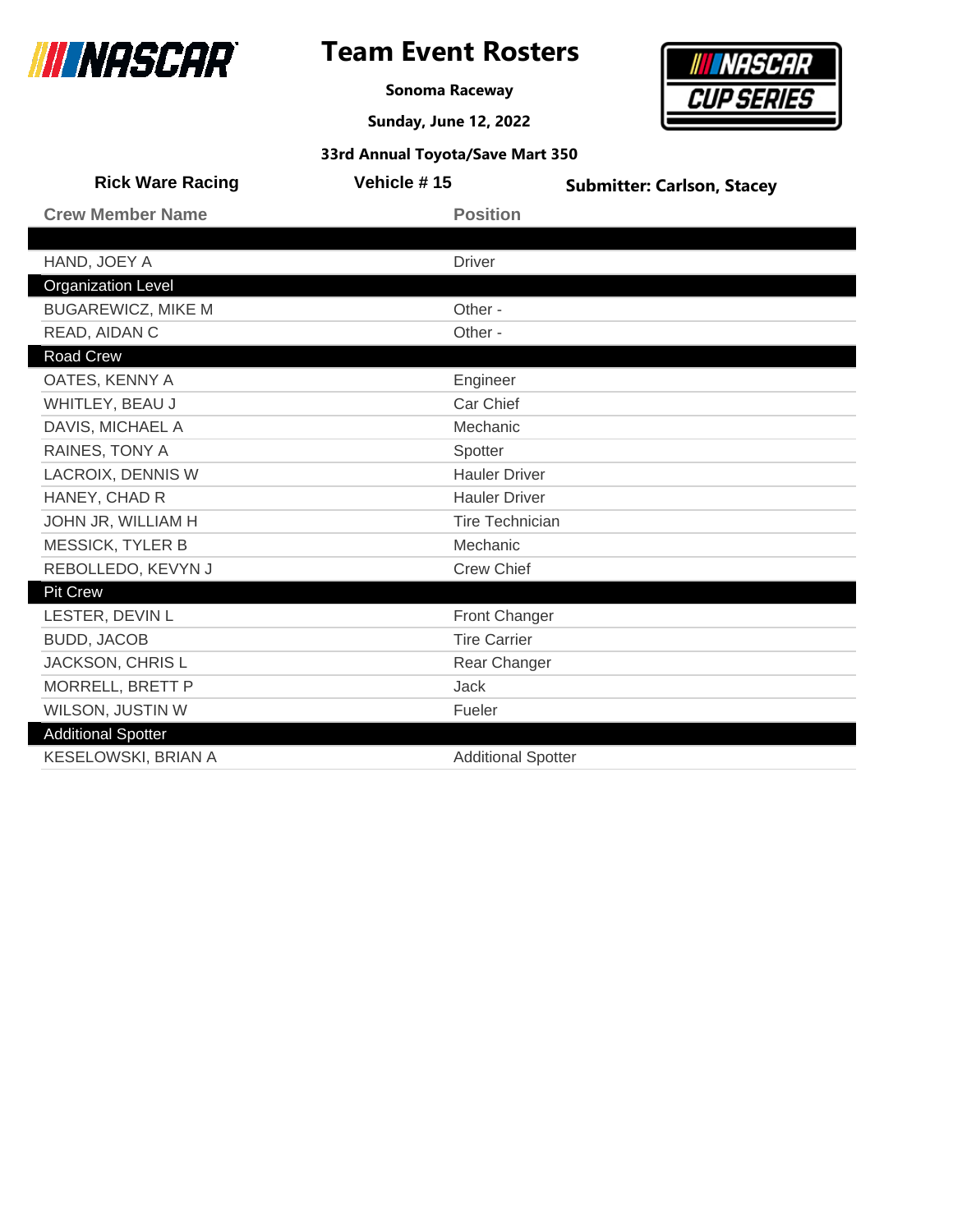

**Sonoma Raceway**

**Sunday, June 12, 2022**



| <b>Kaulig Racing</b>        | Vehicle #16               | <b>Submitter: Lanier, Tonya</b> |
|-----------------------------|---------------------------|---------------------------------|
| <b>Crew Member Name</b>     | <b>Position</b>           |                                 |
|                             |                           |                                 |
| ALLMENDINGER, AJ J          | <b>Driver</b>             |                                 |
| <b>Organization Level</b>   |                           |                                 |
| RICE, CHRIS A               | Other -                   |                                 |
| SPENCER, GEORGE T           | <b>IT Support</b>         |                                 |
| Road Crew                   |                           |                                 |
| DEINY JR, FRANK             | Spotter                   |                                 |
| SEUSS, ANDY T               | Car Chief                 |                                 |
| <b>GARDINER, NICHOLAS L</b> | Mechanic                  |                                 |
| POIRIER, WILL A             | <b>Tire Technician</b>    |                                 |
| <b>BROOKES, MICHAEL A</b>   | <b>Hauler Driver</b>      |                                 |
| MELTON, MICHAEL C           | <b>Hauler Driver</b>      |                                 |
| SWIDERSKI, MATT J           | <b>Crew Chief</b>         |                                 |
| <b>Pit Crew</b>             |                           |                                 |
| NELSON, JACOB H             | <b>Front Changer</b>      |                                 |
| MORGAN, DREW P              | <b>Tire Carrier</b>       |                                 |
| WILLARD, JONATHAN L         | Jack                      |                                 |
| HOUSTON, KENYATTA           | Rear Changer              |                                 |
| GONZALEZ, CRUZ C            | Fueler                    |                                 |
| <b>Additional Spotter</b>   |                           |                                 |
| DOUCETTE, GEOFF P           | <b>Additional Spotter</b> |                                 |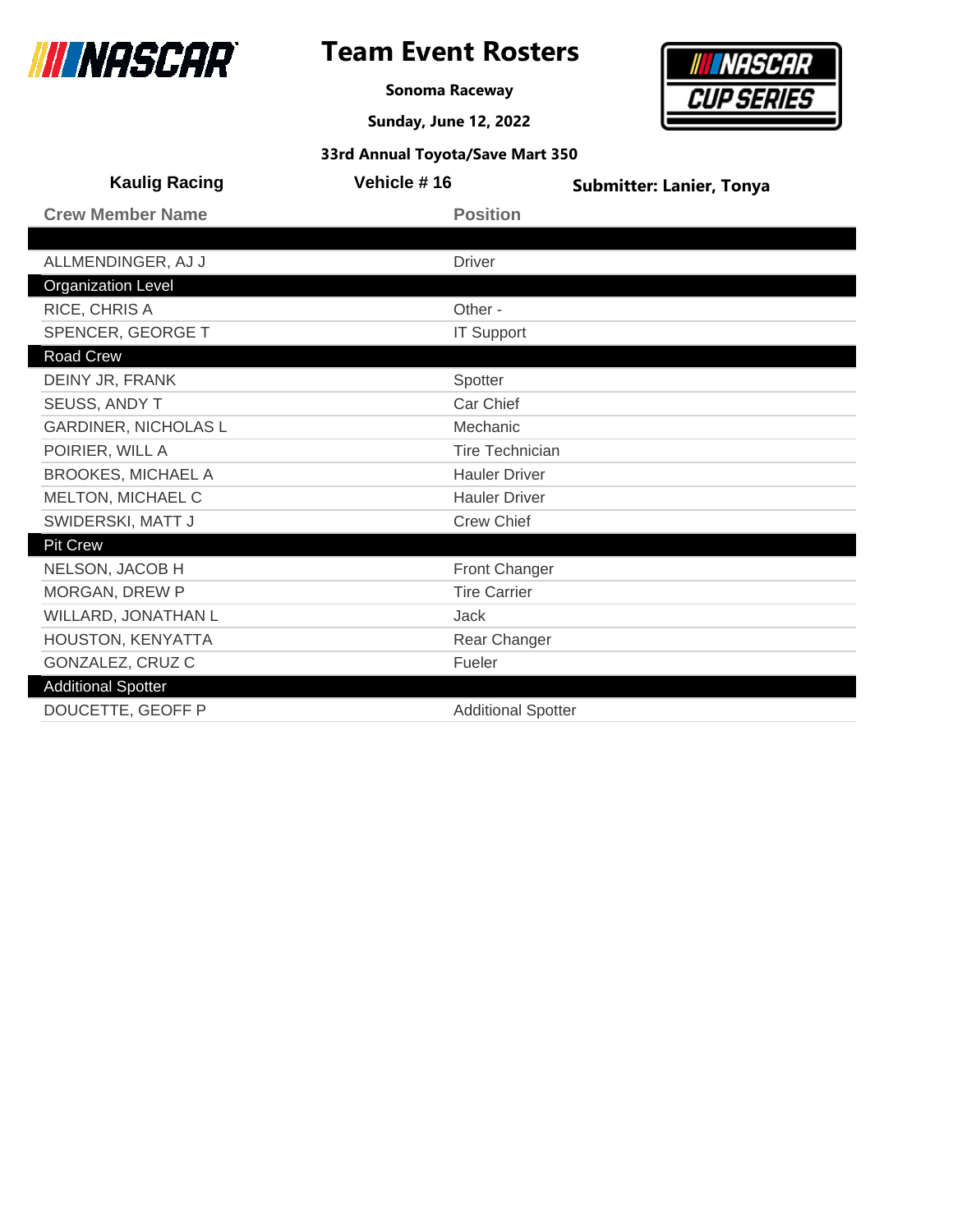

# **Team Event Rosters**

**Sonoma Raceway**

**Sunday, June 12, 2022**

# *INASCAR* **CUP SERIES**

| 33rd Annual Toyota/Save Mart 350 |                             |                               |  |
|----------------------------------|-----------------------------|-------------------------------|--|
| <b>RFK Racing</b>                | Vehicle #17                 | <b>Submitter: Allen, Kyle</b> |  |
| <b>Crew Member Name</b>          | <b>Position</b>             |                               |  |
|                                  |                             |                               |  |
| <b>BUESCHER, CHRIS W</b>         | <b>Driver</b>               |                               |  |
| <b>Organization Level</b>        |                             |                               |  |
| THOMPSON, JEREMY D               | <b>Competition Director</b> |                               |  |
| LAITY, MATTHEW D                 | <b>IT Support</b>           |                               |  |
| <b>Road Crew</b>                 |                             |                               |  |
| PETERSON, TRAVIS C               | Engineer                    |                               |  |
| <b>KRAMER, AARON B</b>           | Engineer                    |                               |  |
| SISCO, JOSHUA A                  | Car Chief                   |                               |  |
| MCDONALD, DAVID P                | Mechanic                    |                               |  |
| MCGUIRE, NATHAN J                | <b>Tire Technician</b>      |                               |  |
| HERMAN JR, MIKE D                | Spotter                     |                               |  |
| VALVERDE, DENNIS A               | <b>Hauler Driver</b>        |                               |  |
| <b>IMPSEN, DOUGLAS A</b>         | <b>Hauler Driver</b>        |                               |  |
| <b>GRAVES, SCOTT R</b>           | <b>Crew Chief</b>           |                               |  |
| <b>Pit Crew</b>                  |                             |                               |  |
| SHUMAN, CHRIS G                  | Front Changer               |                               |  |
| EDGELL, JUSTIN R                 | <b>Tire Carrier</b>         |                               |  |
| <b>GAJDORUS, SETH W</b>          | Rear Changer                |                               |  |
| WILPS, MATTHEW                   | Jack                        |                               |  |
| MARTIN, JOSHUA A                 | Fueler                      |                               |  |
| Back-up Pit Crew                 |                             |                               |  |
| ZUNK, RYAN L                     | Front Changer               |                               |  |
| SANCHELLI, BRETT A               | <b>Tire Carrier</b>         |                               |  |
| DIAZ, RAPHAEL R                  | Rear Changer                |                               |  |
| MOSER, DYLAN D                   | Jack                        |                               |  |
| ROZIER, RICKY D                  | Fueler                      |                               |  |
| <b>Additional Spotter</b>        |                             |                               |  |
| <b>GALE, CALE K</b>              | <b>Additional Spotter</b>   |                               |  |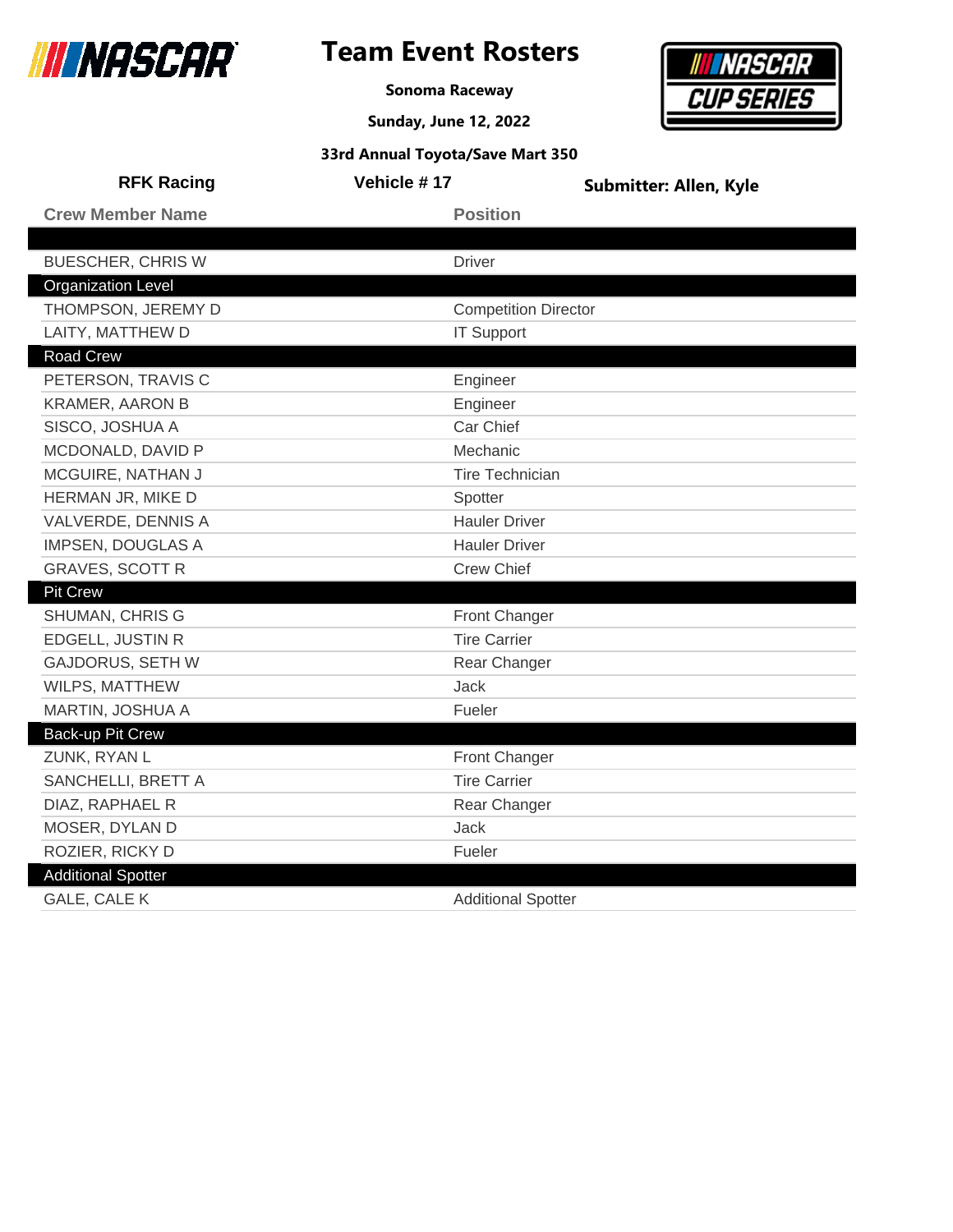

**Sonoma Raceway**

**Sunday, June 12, 2022**



| <b>Joe Gibbs Racing</b>    | Vehicle #18                 | <b>Submitter: Lambe, Robin</b> |
|----------------------------|-----------------------------|--------------------------------|
| <b>Crew Member Name</b>    | <b>Position</b>             |                                |
|                            |                             |                                |
| <b>BUSCH, KYLE T</b>       | <b>Driver</b>               |                                |
| <b>Organization Level</b>  |                             |                                |
| <b>BERRIER, TODD M</b>     | <b>Competition Director</b> |                                |
| <b>GREENE, KEVIN J</b>     | <b>IT Support</b>           |                                |
| <b>Road Crew</b>           |                             |                                |
| HALPAINY, JAIK             | Engineer                    |                                |
| PEIFFER, JUSTIN B          | Mechanic                    |                                |
| MIKO, CHRIS M              | <b>Hauler Driver</b>        |                                |
| ELDRIDGE, SCOTT S          | Mechanic                    |                                |
| HIRSCHMAN III, TONY        | Spotter                     |                                |
| HILL, JOSHUA R             | Utility                     |                                |
| <b>BELLOWS, NATE D</b>     | Car Chief                   |                                |
| TREVINO, ELOY M            | <b>Hauler Driver</b>        |                                |
| <b>BESHORE, BEN E</b>      | <b>Crew Chief</b>           |                                |
| <b>Pit Crew</b>            |                             |                                |
| HATCHER, THOMAS C          | <b>Front Changer</b>        |                                |
| COOPER, WILLIAM J          | <b>Tire Carrier</b>         |                                |
| ROSINI, AJ J               | Rear Changer                |                                |
| MILLS, KELLEN L            | <b>Jack</b>                 |                                |
| TYRRELL, MATTHEW A         | Fueler                      |                                |
| <b>Additional Spotter</b>  |                             |                                |
| <b>ENGSTROM, MICHAEL G</b> | <b>Additional Spotter</b>   |                                |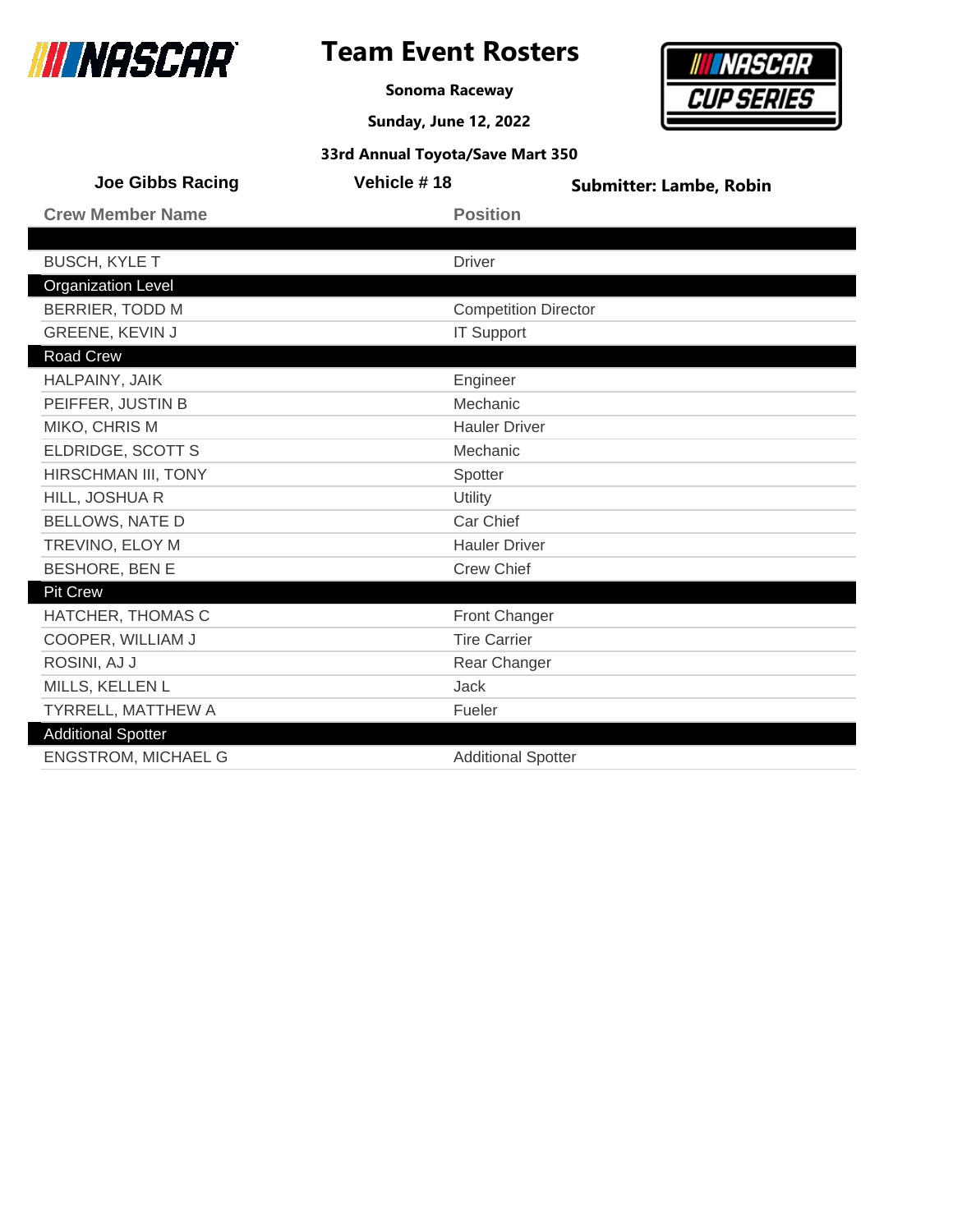

**Sonoma Raceway**

**Sunday, June 12, 2022**



| <b>Joe Gibbs Racing</b>           | Vehicle #19   | <b>Submitter: Lambe, Robin</b> |
|-----------------------------------|---------------|--------------------------------|
| <b>Crew Member Name</b>           |               | <b>Position</b>                |
|                                   |               |                                |
| TRUEX JR, MARTIN L                | <b>Driver</b> |                                |
| <b>Organization Level</b>         |               |                                |
| <b>BERRIER, TODD M</b>            |               | <b>Competition Director</b>    |
| <b>GREENE, KEVIN J</b>            |               | <b>IT Support</b>              |
| Road Crew                         |               |                                |
| PEARN, COLE R                     |               | Engineer                       |
| JONES, CHRIS F                    |               | Car Chief                      |
| MARTIN, RYAN R                    |               | Mechanic                       |
| DIBLASI, TOMMY J                  |               | <b>Tire Technician</b>         |
| <b>HERRING, DREW A</b>            | Spotter       |                                |
| HULS, GREGG A                     | Tuner         |                                |
| <b>BAZZELL, KYLE L</b>            |               | <b>Hauler Driver</b>           |
| DEGROOT, EDWARD                   |               | <b>Hauler Driver</b>           |
| SMALL, JAMES E                    |               | <b>Crew Chief</b>              |
| Pit Crew                          |               |                                |
| MASLING, HUNTER A                 |               | <b>Front Changer</b>           |
| DOWELL, DYLAN B                   |               | <b>Tire Carrier</b>            |
| YOUKER, DEVEN J                   |               | Rear Changer                   |
| <b>BOUAGNON, JOEL-ALEXANDRE B</b> | <b>Jack</b>   |                                |
| PURCELL, KENNETH G                | Fueler        |                                |
| <b>Additional Spotter</b>         |               |                                |
| FAULKNER, MATT A                  |               | <b>Additional Spotter</b>      |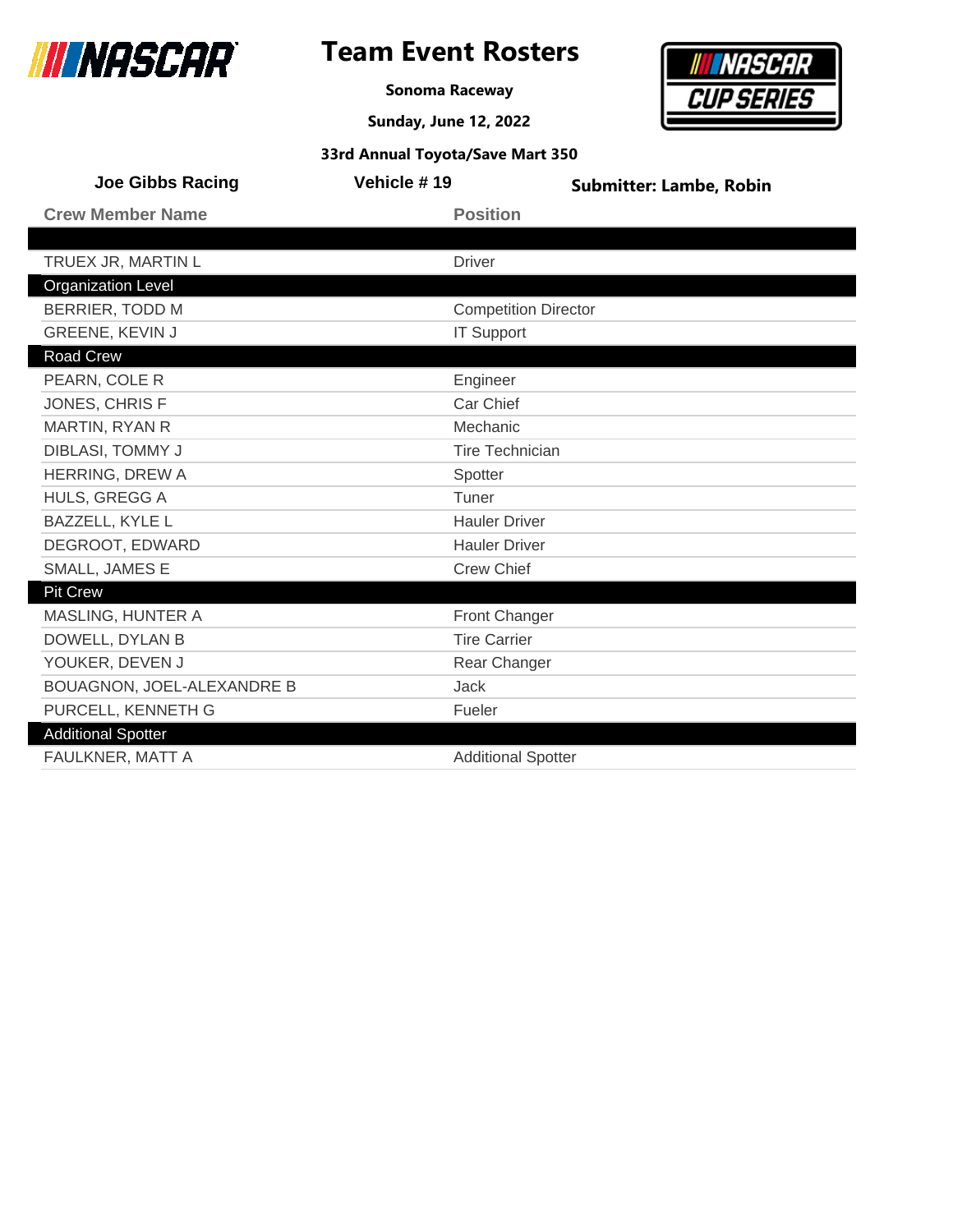

### **Team Event Rosters**

**Sonoma Raceway**

**Sunday, June 12, 2022**



| <b>Team Penske</b>        | Vehicle #2 | <b>Submitter: Fultz, Angela</b> |
|---------------------------|------------|---------------------------------|
| <b>Crew Member Name</b>   |            | <b>Position</b>                 |
|                           |            |                                 |
| CINDRIC, AUSTIN L         |            | <b>Driver</b>                   |
| <b>Organization Level</b> |            |                                 |
| <b>GEISLER, TRAVIS F</b>  |            | <b>Competition Director</b>     |
| PERRY, DAVID C            |            | <b>IT Support</b>               |
| <b>Road Crew</b>          |            |                                 |
| CAMPBELL, DOUG J          |            | Spotter                         |
| <b>ALMQUIST, KIRK S</b>   |            | Car Chief                       |
| JENNINGS, JUSTIN L        |            | Front End Mechanic              |
| PUSKAS, CHRIS M           |            | <b>Underneath Mechanic</b>      |
| <b>BELMONT, KYLE J</b>    |            | <b>Tire Technician</b>          |
| RUSSELL, DARIN H          |            | Tuner                           |
| WHITT, GEFFERY B          |            | <b>Hauler Driver</b>            |
| COLLINS, JOSH L           |            | <b>Hauler Driver</b>            |
| <b>BULLINS, JEREMY D</b>  |            | <b>Crew Chief</b>               |
| <b>Pit Crew</b>           |            |                                 |
| THOMPSON, CURTIS F        |            | Front Changer                   |
| TAUTGES, STEVEN J         |            | Rear Changer                    |
| MILLS, JESSE L            |            | <b>Tire Carrier</b>             |
| <b>GRAY, PATRICK E</b>    |            | Jack                            |
| LACKEY, ANDREW G          |            | Fueler                          |
| Back-up Pit Crew          |            |                                 |
| NECAISE, DUSTIN T         |            | Front Changer                   |
| TOMBERLIN, CHRISTOPHER G  |            | Rear Changer                    |
| BELL, TJ J                |            | <b>Tire Carrier</b>             |
| OSINSKIE, JOURDAN K       |            | <b>Jack</b>                     |
| <b>BAKER, BLAKE B</b>     |            | Fueler                          |
| <b>Additional Spotter</b> |            |                                 |
| HODGES, JEFFERSON L       |            | <b>Additional Spotter</b>       |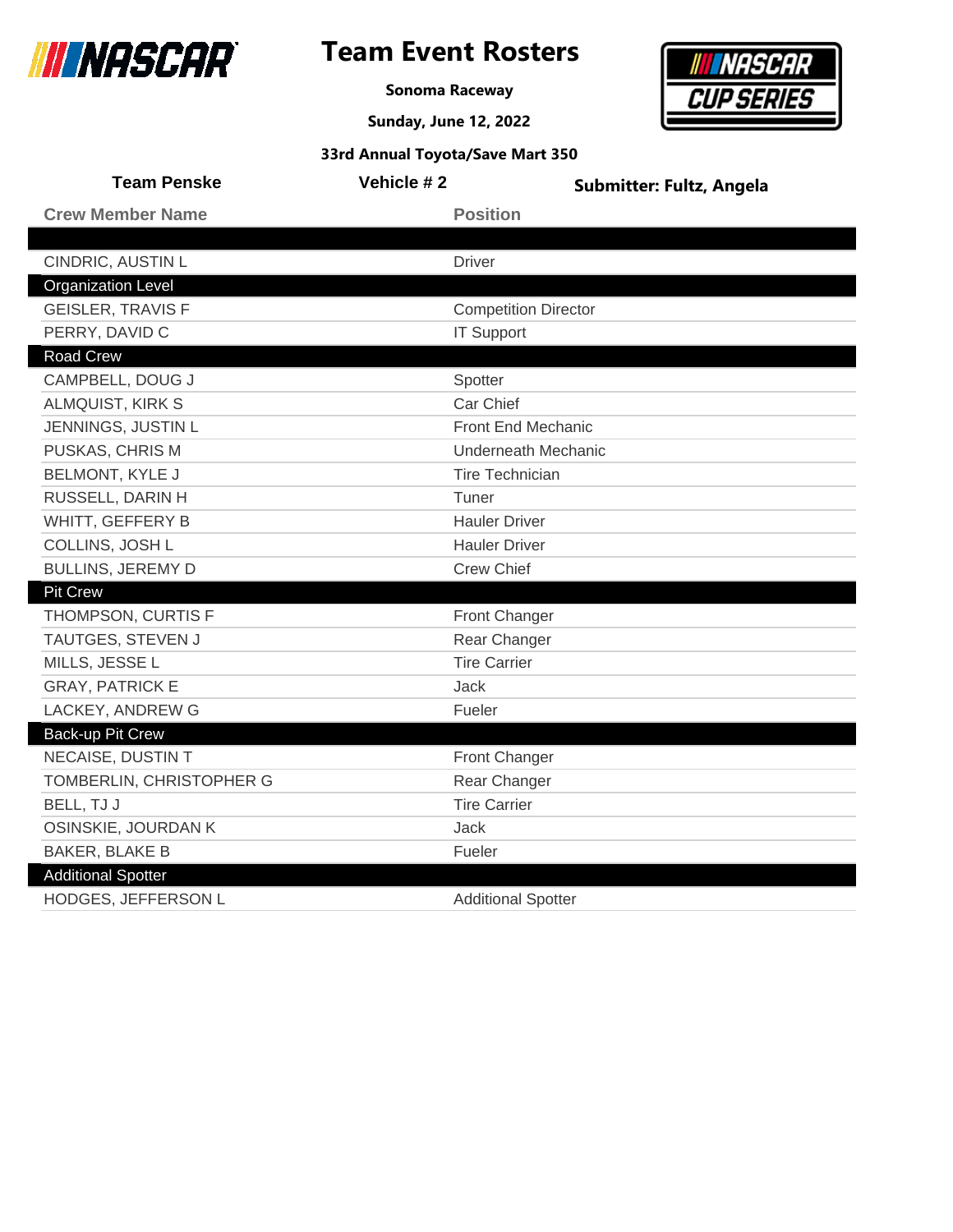

г

### **Team Event Rosters**

**Sonoma Raceway**

**Sunday, June 12, 2022**



| <b>Joe Gibbs Racing</b>   | Vehicle #20                 | <b>Submitter: Lambe, Robin</b> |
|---------------------------|-----------------------------|--------------------------------|
| <b>Crew Member Name</b>   | <b>Position</b>             |                                |
|                           |                             |                                |
| BELL, CHRISTOPHER D       | <b>Driver</b>               |                                |
| <b>Organization Level</b> |                             |                                |
| <b>BERRIER, TODD M</b>    | <b>Competition Director</b> |                                |
| GREENE, KEVIN J           | <b>IT Support</b>           |                                |
| Road Crew                 |                             |                                |
| <b>OSBORN, MATT N</b>     | Pit Coach                   |                                |
| HERNANDEZ, RAY            | Pit Coach                   |                                |
| ALLEN, TYLER K            | Engineer                    |                                |
| SHERWOOD, CHRIS L         | Car Chief                   |                                |
| LAPE, WESLEY G            | Mechanic                    |                                |
| REEVES, STEVIE J          | Spotter                     |                                |
| PRICE, JAMIE L            | <b>Hauler Driver</b>        |                                |
| FUNDERBURK, GLENN B       | <b>Hauler Driver</b>        |                                |
| STEVENS, ADAM G           | <b>Crew Chief</b>           |                                |
| <b>Pit Crew</b>           |                             |                                |
| STAMPER, HOUSTON H        | <b>Front Changer</b>        |                                |
| CROSSEN, JOE L            | <b>Tire Carrier</b>         |                                |
| OLSZOWY, DANIEL L         | Rear Changer                |                                |
| <b>DIRKS, CALEB</b>       | Jack                        |                                |
| PECH, JOSHUA R            | Fueler                      |                                |
| <b>Additional Spotter</b> |                             |                                |
| HOEGLER, STEVE P          | <b>Additional Spotter</b>   |                                |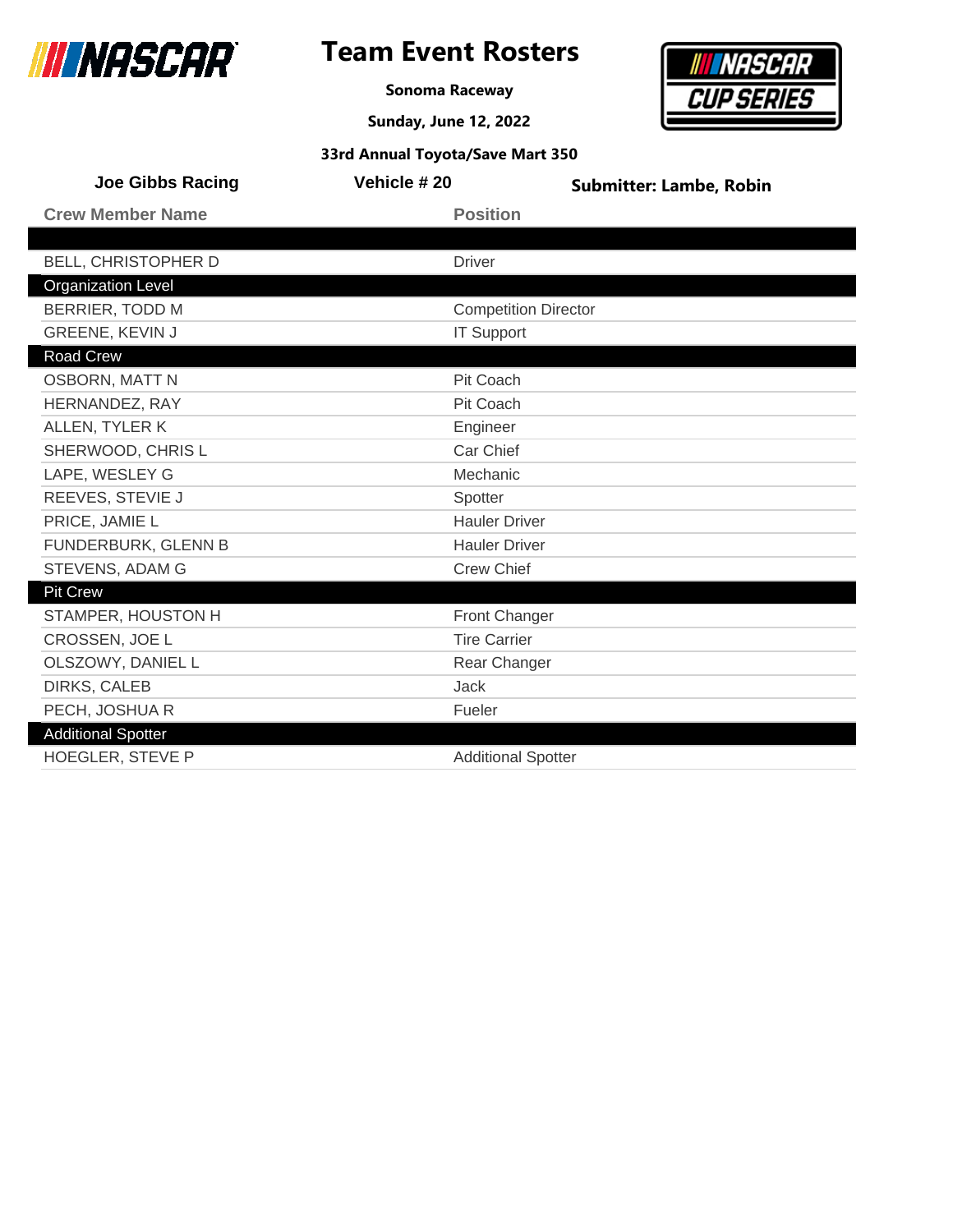

**Sonoma Raceway**



| 33rd Annual Toyota/Save Mart 350 |                             |                             |  |
|----------------------------------|-----------------------------|-----------------------------|--|
| <b>Wood Brothers Racing</b>      | Vehicle #21                 | <b>Submitter: Hall, Kim</b> |  |
| <b>Crew Member Name</b>          | <b>Position</b>             |                             |  |
|                                  |                             |                             |  |
| <b>BURTON, HARRISON B</b>        | <b>Driver</b>               |                             |  |
| <b>Organization Level</b>        |                             |                             |  |
| STANLEY, MILES M                 | <b>Competition Director</b> |                             |  |
| <b>GALLAHAN, RAY P</b>           | Pit Coach                   |                             |  |
| <b>Road Crew</b>                 |                             |                             |  |
| <b>GREEN, TYLER S</b>            | Spotter                     |                             |  |
| SAULS, CODY R                    | Car Chief                   |                             |  |
| ELLIS, TOMMY E                   | Front End Mechanic          |                             |  |
| FENWICK, ROGER T                 |                             | Underneath Mechanic         |  |
| MACDONALD, IAN A                 |                             | <b>Tire Technician</b>      |  |
| ALEXANDER, TRAVIS R              | Tuner                       |                             |  |
| MEDAGLIA, JIM A                  | <b>Hauler Driver</b>        |                             |  |
| AVERY, CHRIS B                   | <b>Hauler Driver</b>        |                             |  |
| WILSON, BRIAN P                  | <b>Crew Chief</b>           |                             |  |
| <b>Pit Crew</b>                  |                             |                             |  |
| FRANKOS, JOSHUA M                | <b>Front Changer</b>        |                             |  |
| PREVETTE, JUSTIN S               | Rear Changer                |                             |  |
| MOORE, WADE W                    | <b>Tire Carrier</b>         |                             |  |
| RICKETTS, NATHAN W               | <b>Jack</b>                 |                             |  |
| REISSMANN, JUSTIN F              | Fueler                      |                             |  |
| Back-up Pit Crew                 |                             |                             |  |
| NECAISE, DUSTIN T                | Front Changer               |                             |  |
| BELL, TJ J                       | <b>Tire Carrier</b>         |                             |  |
| TOMBERLIN, CHRISTOPHER G         | Rear Changer                |                             |  |
| OSINSKIE, JOURDAN K              | <b>Jack</b>                 |                             |  |
| <b>BAKER, BLAKE B</b>            | Fueler                      |                             |  |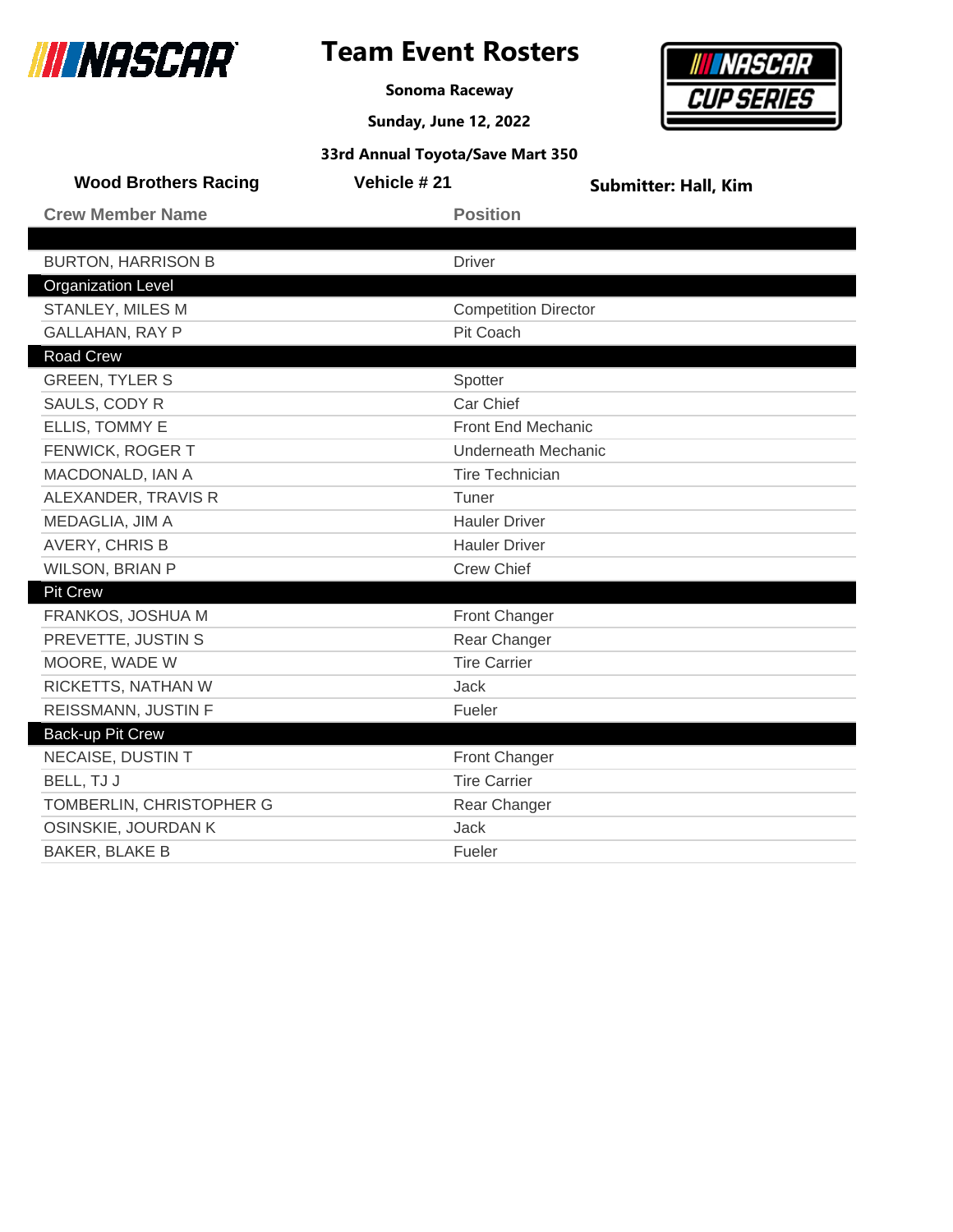

Back-up Pit Crew

#### **Team Event Rosters**

**Sonoma Raceway**

**Sunday, June 12, 2022**

**33rd Annual Toyota/Save Mart 350**



| <b>Team Penske</b>        | Vehicle #22                 | <b>Submitter: Fultz, Angela</b> |
|---------------------------|-----------------------------|---------------------------------|
| <b>Crew Member Name</b>   | <b>Position</b>             |                                 |
|                           |                             |                                 |
| LOGANO, JOEY T            | <b>Driver</b>               |                                 |
| <b>Organization Level</b> |                             |                                 |
| <b>GEISLER, TRAVIS F</b>  | <b>Competition Director</b> |                                 |
| PERRY, DAVID C            | <b>IT Support</b>           |                                 |
| <b>Road Crew</b>          |                             |                                 |
| PRESSLEY, COLEMAN C       | Spotter                     |                                 |
| POPE, BRANDON K           | Engineer                    |                                 |
| KELLEY, JERRY C           | Car Chief                   |                                 |
| CHANNING, STEVE W         | Underneath Mechanic         |                                 |
| FLYNN, ANDREW S           | <b>Tire Technician</b>      |                                 |
| NICKELS, MARK A           | <b>Tire Technician</b>      |                                 |
| WILLIAMS, MICHAEL M       | <b>Hauler Driver</b>        |                                 |
| WONG, JASON E             | <b>Hauler Driver</b>        |                                 |
| WOLFE, PAUL S             | <b>Crew Chief</b>           |                                 |
| <b>Pit Crew</b>           |                             |                                 |
| ANDREWS, TANNER L         | Front Changer               |                                 |
| SEMINARA, JAKE I          | Rear Changer                |                                 |
| OGLES, JEREMY L           | <b>Tire Carrier</b>         |                                 |
| <b>BRANNON, BRAXTON H</b> | Jack                        |                                 |

HENSLEY, NICK S<br>
Fueler

OSINSKIE, JOURDAN K Jack BAKER, BLAKE B Fueler

NECAISE, DUSTIN T **Front Changer** TOMBERLIN, CHRISTOPHER G Rear Changer BELL, TJ J Tire Carrier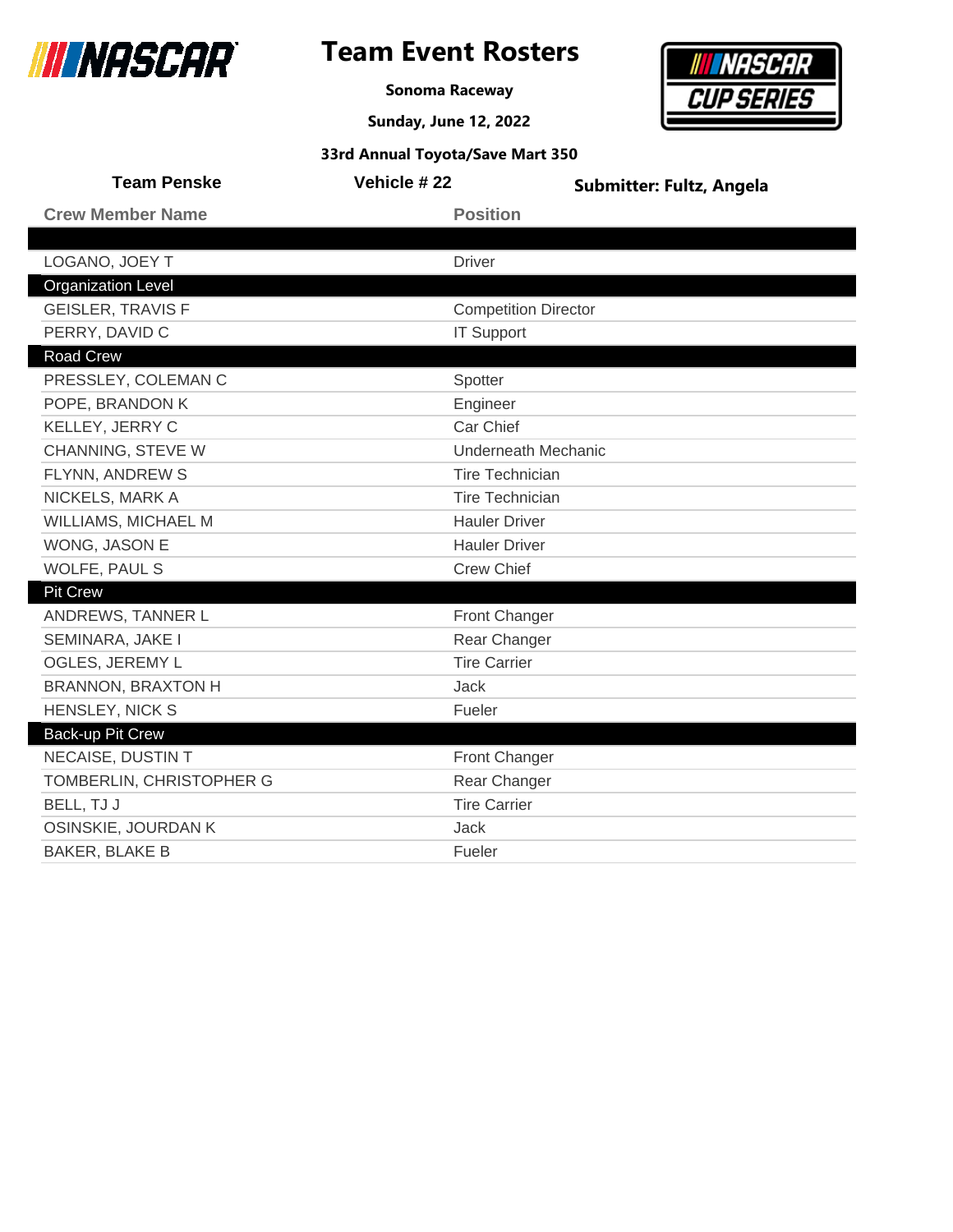

**Sonoma Raceway**

**Sunday, June 12, 2022**



| 23XI Racing                 | Vehicle #23               | Submitter: Berryman, Kerri |
|-----------------------------|---------------------------|----------------------------|
| <b>Crew Member Name</b>     | <b>Position</b>           |                            |
|                             |                           |                            |
| WALLACE, BUBBA D            | <b>Driver</b>             |                            |
| <b>Organization Level</b>   |                           |                            |
| <b>ROGERS, DAVE B</b>       | Other -                   |                            |
| RITCHIE, STEVE M            | Other -                   |                            |
| Road Crew                   |                           |                            |
| <b>HOUSTON, VICTOR</b>      | Engineer                  |                            |
| PRESTELLA, LIZ              | Mechanic                  |                            |
| MARQUARDT, ZACH S           | Car Chief                 |                            |
| HOBSON, MICHAEL A           | Mechanic                  |                            |
| NORRIS, WILL W              | Mechanic                  |                            |
| <b>KRAFT, FREDDIE J</b>     | Spotter                   |                            |
| KINCHELOE, BRYAN M          | <b>Hauler Driver</b>      |                            |
| CRAIG, TAYLOR M             | <b>Hauler Driver</b>      |                            |
| <b>BARKER III, BOOTIE A</b> | <b>Crew Chief</b>         |                            |
| Pit Crew                    |                           |                            |
| GIBBS, JACKSON J            | <b>Front Changer</b>      |                            |
| MCBEATH, NICK C             | <b>Tire Carrier</b>       |                            |
| RILEY, ADAM E               | Rear Changer              |                            |
| O'DELL, DAVID J             | <b>Jack</b>               |                            |
| <b>WALKER, BAILEY B</b>     | Fueler                    |                            |
| <b>Additional Spotter</b>   |                           |                            |
| <b>WENTZ, BRENT A</b>       | <b>Additional Spotter</b> |                            |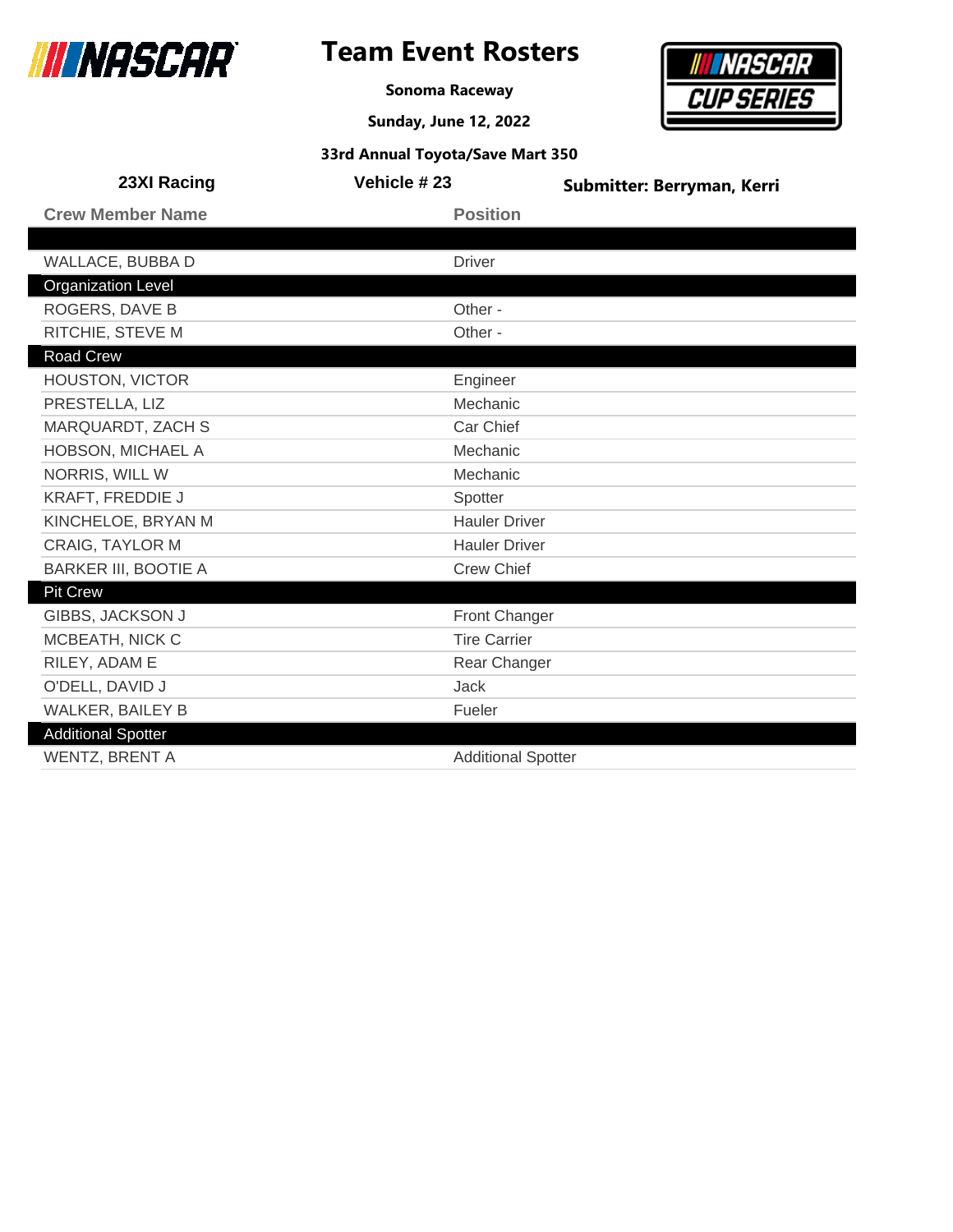

### **Team Event Rosters**

**Sonoma Raceway**



|  | 33rd Annual Toyota/Save Mart 350 |  |  |
|--|----------------------------------|--|--|
|--|----------------------------------|--|--|

| <b>Hendrick Motorsports</b> | Vehicle #24               | <b>Submitter: Jones, Dacy</b> |
|-----------------------------|---------------------------|-------------------------------|
| <b>Crew Member Name</b>     | <b>Position</b>           |                               |
|                             |                           |                               |
| <b>BYRON, WILLIAM M</b>     | <b>Driver</b>             |                               |
| <b>Organization Level</b>   |                           |                               |
| CARVIN, JONATHAN F          | Pit Coach                 |                               |
| ANDREWS, JEFF               | Other -                   |                               |
| Road Crew                   |                           |                               |
| MCSWAIN, BRANDON J          | Engineer                  |                               |
| JONES, TYLER E              | Car Chief                 |                               |
| BOWMAN, JACOB J             | Mechanic                  |                               |
| CONROY, KYLE M              | <b>Tire Technician</b>    |                               |
| LINES, BRANDEN L            | Spotter                   |                               |
| FRASER III, BILLY D         | Tuner                     |                               |
| ANDERSON, JOE R             | <b>Hauler Driver</b>      |                               |
| KEIPER, TYLER J             | <b>Hauler Driver</b>      |                               |
| FUGLE, RYAN S               | <b>Crew Chief</b>         |                               |
| <b>Pit Crew</b>             |                           |                               |
| <b>CORDERO, JEFF S</b>      | <b>Front Changer</b>      |                               |
| PATTON, RYAN                | <b>Tire Carrier</b>       |                               |
| OSSOWSKI, ORANE             | Rear Changer              |                               |
| <b>BISHOP, SPENCER</b>      | <b>Jack</b>               |                               |
| WALKER, LANDON              | Fueler                    |                               |
| <b>Additional Spotter</b>   |                           |                               |
| <b>REINER, JASON B</b>      | <b>Additional Spotter</b> |                               |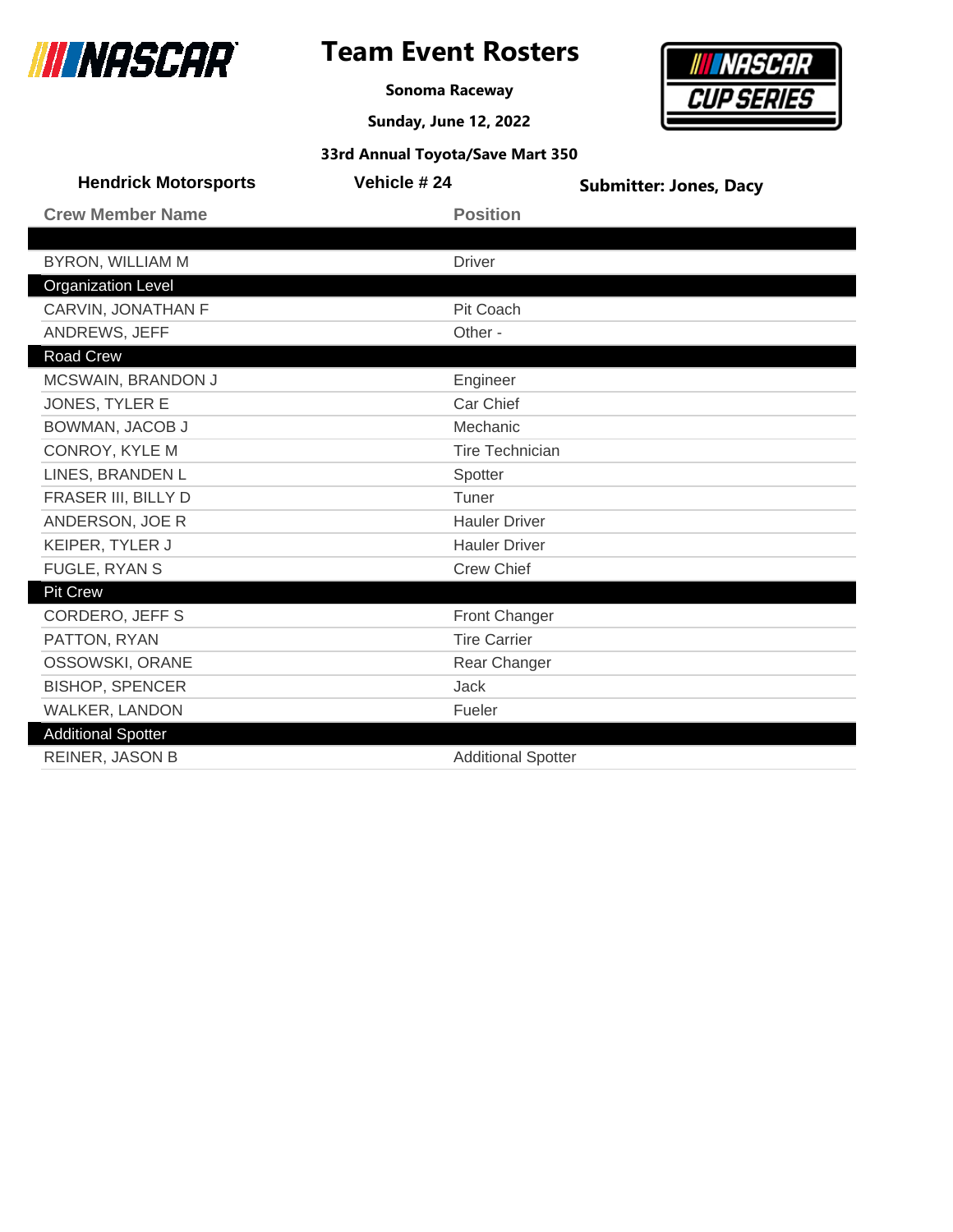

L

Г

# **Team Event Rosters**

**Sonoma Raceway**

**Sunday, June 12, 2022**



| <b>Richard Childress Racing</b> | Vehicle #3 | <b>Submitter: Mcdaniel, Laura</b> |
|---------------------------------|------------|-----------------------------------|
| <b>Crew Member Name</b>         |            | <b>Position</b>                   |
|                                 |            |                                   |
| <b>DILLON, AUSTIN R</b>         |            | <b>Driver</b>                     |
| <b>Organization Level</b>       |            |                                   |
| <b>GREER, SHANE S</b>           |            | <b>IT Support</b>                 |
| KOMINEK, ERIC E                 |            | <b>Technical Director</b>         |
| <b>Road Crew</b>                |            |                                   |
| KELLER, JOEL A                  |            | Engineer                          |
| CHISM, RYAN S                   |            | Car Chief                         |
| HOPKINS, SHAWN A                |            | Mechanic                          |
| GOLEMBESKI, STEPHEN J           |            | <b>Tire Technician</b>            |
| BENESCH, BRANDON J              |            | Spotter                           |
| CRAVEN, JEFF L                  |            | <b>Hauler Driver</b>              |
| TIGERT, CHAD W                  |            | <b>Hauler Driver</b>              |
| DUNCAN, ERIC L                  |            | Engineer                          |
| ALEXANDER, JUSTIN G             |            | <b>Crew Chief</b>                 |
| <b>Pit Crew</b>                 |            |                                   |
| THOMAS, JOSHUA L                |            | Front Changer                     |
| SWAN, PAUL W                    |            | <b>Tire Carrier</b>               |
| TINGLER, ETHAN G                |            | Rear Changer                      |
| COVEY, NICK E                   |            | Jack                              |
| VOSS, JUSTIN D                  |            | Fueler                            |
| <b>Additional Spotter</b>       |            |                                   |
| <b>CRAVEN, AUSTIN L</b>         |            | <b>Additional Spotter</b>         |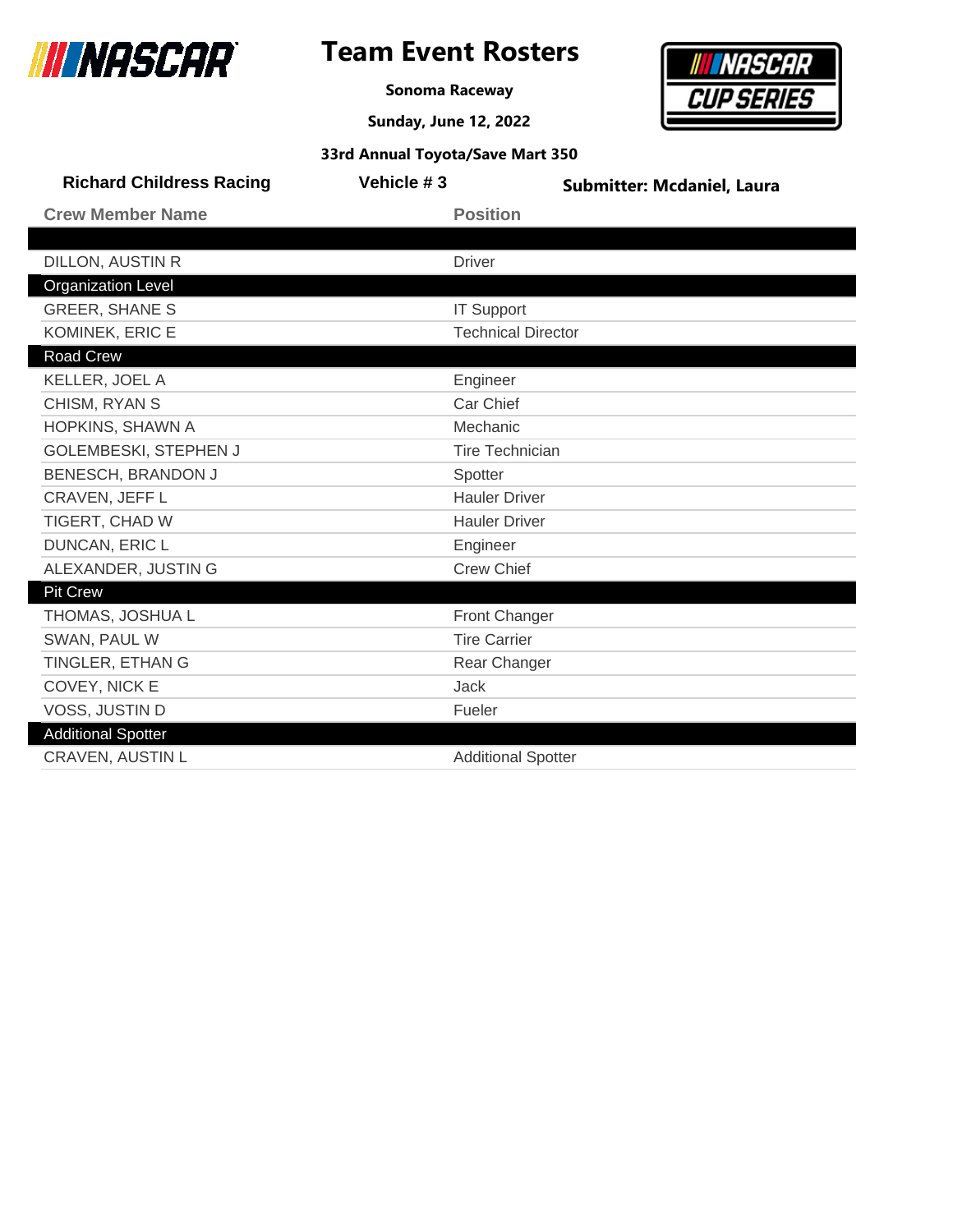

**Sonoma Raceway**

**Sunday, June 12, 2022**



| <b>Kaulig Racing</b>      | Vehicle #31         | <b>Submitter: Lanier, Tonya</b> |
|---------------------------|---------------------|---------------------------------|
| <b>Crew Member Name</b>   | <b>Position</b>     |                                 |
|                           |                     |                                 |
| HALEY, JUSTIN C           | <b>Driver</b>       |                                 |
| <b>Organization Level</b> |                     |                                 |
| RICE, CHRIS A             | Other -             |                                 |
| SPENCER, GEORGE T         | <b>IT Support</b>   |                                 |
| Road Crew                 |                     |                                 |
| <b>GRIFFIN, BRETT K</b>   | Spotter             |                                 |
| LANKFORD, TROY C          | Car Chief           |                                 |
| PELICAN, ALEXANDER M      | Mechanic            |                                 |
| <b>GROSSER, JUSTIN T</b>  |                     | <b>Tire Technician</b>          |
| CHAVIS, DERRICK S         |                     | <b>Hauler Driver</b>            |
| ENSOR, PETER J            | Engineer            |                                 |
| DEGRUY, ROCKY J           |                     | <b>Hauler Driver</b>            |
| ANTLEY, JARON S           | <b>Crew Chief</b>   |                                 |
| <b>Pit Crew</b>           |                     |                                 |
| BUSH, JOSHUA D            |                     | Front Changer                   |
| PLANK, CHARLES G          | <b>Tire Carrier</b> |                                 |
| EDMONDS, COURTNEY K       | <b>Jack</b>         |                                 |
| <b>BROWNE, CHARLES</b>    |                     | Rear Changer                    |
| CLAY, EVAN R              | Fueler              |                                 |
| <b>Additional Spotter</b> |                     |                                 |
| <b>LAJOIE, CASEY R</b>    |                     | <b>Additional Spotter</b>       |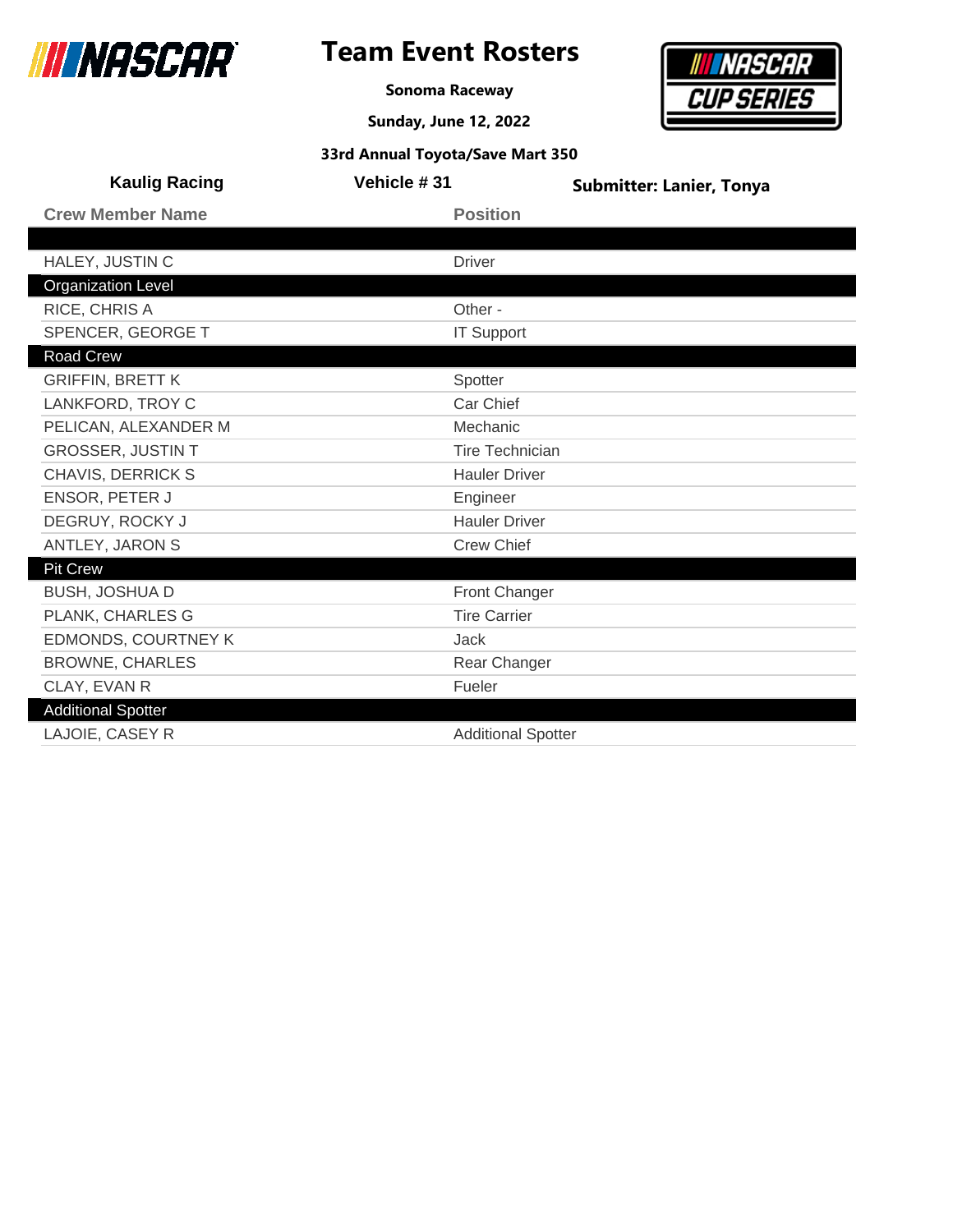

### **Team Event Rosters**

**Sonoma Raceway**



| 33rd Annual Toyota/Save Mart 350 |  |  |  |
|----------------------------------|--|--|--|
|----------------------------------|--|--|--|

| <b>Front Row Motorsports</b> | Vehicle #34               | <b>Submitter: Elder, Donna</b> |
|------------------------------|---------------------------|--------------------------------|
| <b>Crew Member Name</b>      | <b>Position</b>           |                                |
|                              |                           |                                |
| MCDOWELL, MICHAEL C          | <b>Driver</b>             |                                |
| <b>Organization Level</b>    |                           |                                |
| YERGES, CHRIS P              | <b>IT Support</b>         |                                |
| DODSON, DARRELL              | Other -                   |                                |
| Road Crew                    |                           |                                |
| ROTH, DUSTIN W               | Engineer                  |                                |
| BERGENTY, RYAN A             | Car Chief                 |                                |
| TROSPER, TYLER J             | <b>Interior Mechanic</b>  |                                |
| HUGHES, CLAYTON O            | Spotter                   |                                |
| GOODMAN, BRYAN M             | Tuner                     |                                |
| MANNS JR, TONY L             | <b>Hauler Driver</b>      |                                |
| WILLIAMS, BEN J              | <b>Hauler Driver</b>      |                                |
| HARRIS, BLAKE B              | <b>Crew Chief</b>         |                                |
| <b>Pit Crew</b>              |                           |                                |
| ZUNK, RYAN L                 | Front Changer             |                                |
| SANCHELLI, BRETT A           | <b>Tire Carrier</b>       |                                |
| DIAZ, RAPHAEL R              | Rear Changer              |                                |
| MOSER, DYLAN D               | Jack                      |                                |
| ROZIER, RICKY D              | Fueler                    |                                |
| <b>Additional Spotter</b>    |                           |                                |
| PARSONS, STEFAN              | <b>Additional Spotter</b> |                                |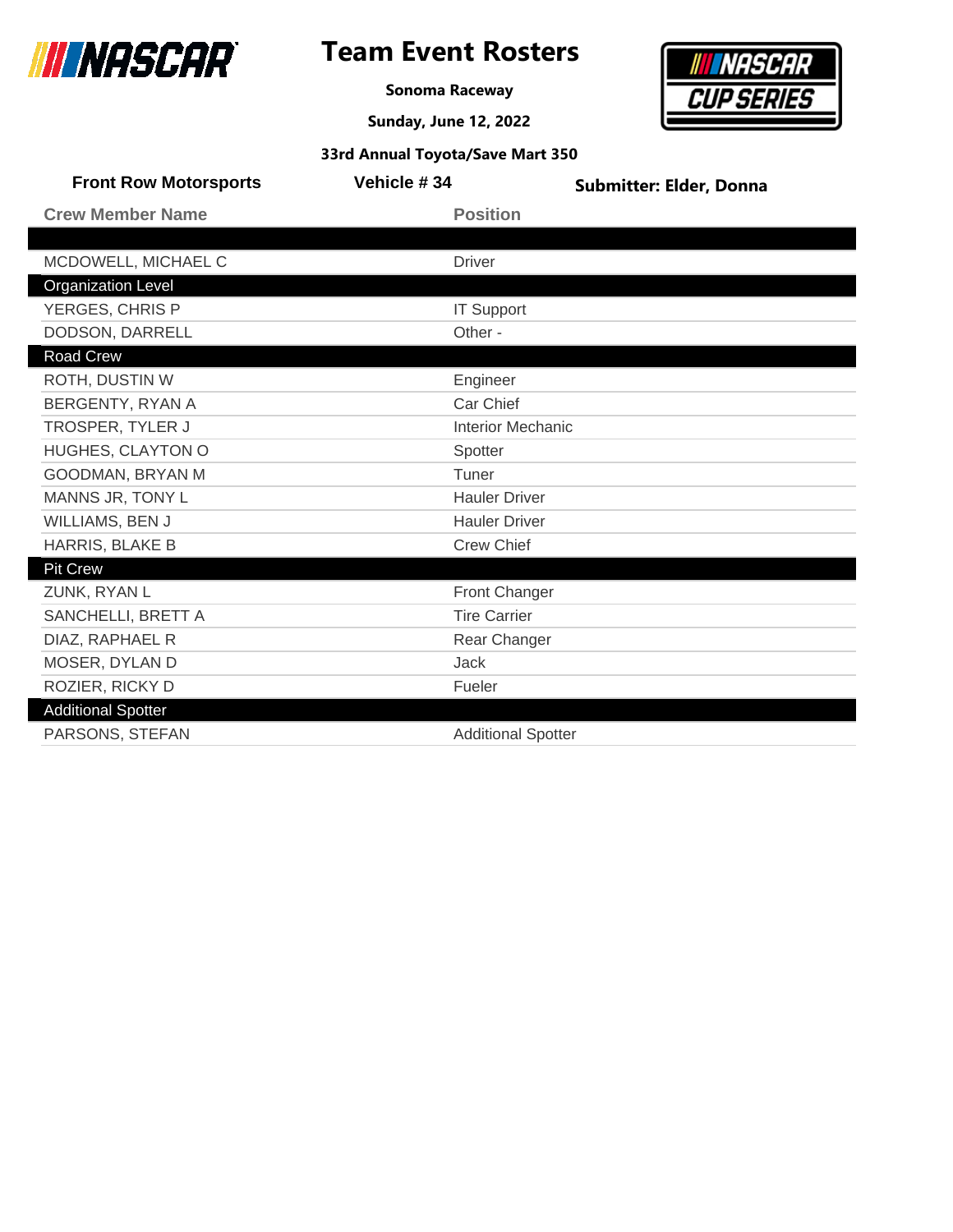

### **Team Event Rosters**

**Sonoma Raceway**



|  | 33rd Annual Toyota/Save Mart 350 |  |
|--|----------------------------------|--|
|--|----------------------------------|--|

| <b>Front Row Motorsports</b> | Vehicle #38               | <b>Submitter: Elder, Donna</b> |
|------------------------------|---------------------------|--------------------------------|
| <b>Crew Member Name</b>      | <b>Position</b>           |                                |
|                              |                           |                                |
| <b>GILLILAND, TODD J</b>     | <b>Driver</b>             |                                |
| <b>Organization Level</b>    |                           |                                |
| YERGES, CHRIS P              | <b>IT Support</b>         |                                |
| DODSON, DARRELL              | Other -                   |                                |
| Road Crew                    |                           |                                |
| RAKER, TROY A                | Engineer                  |                                |
| MANZER, TONY A               | Car Chief                 |                                |
| SANDLIN, TYLER T             | Mechanic                  |                                |
| <b>BELL, CHRISTOPHER R</b>   | <b>Tire Technician</b>    |                                |
| <b>OSBORNE, CHRIS W</b>      | Spotter                   |                                |
| MEYER, TIM J                 | Tuner                     |                                |
| TUCKER, LUCAS H              | <b>Hauler Driver</b>      |                                |
| LIPSCOMB, KRISTOPHER S       | <b>Hauler Driver</b>      |                                |
| <b>BARBOUR, SETH A</b>       | <b>Crew Chief</b>         |                                |
| Pit Crew                     |                           |                                |
| <b>NECAISE, DUSTIN T</b>     | Front Changer             |                                |
| <b>BAUM, DREW M</b>          | <b>Tire Carrier</b>       |                                |
| TOMBERLIN, CHRISTOPHER G     | Rear Changer              |                                |
| OSINSKIE, JOURDAN K          | Jack                      |                                |
| <b>BAKER, BLAKE B</b>        | Fueler                    |                                |
| <b>Additional Spotter</b>    |                           |                                |
| MICALE, TONY S               | <b>Additional Spotter</b> |                                |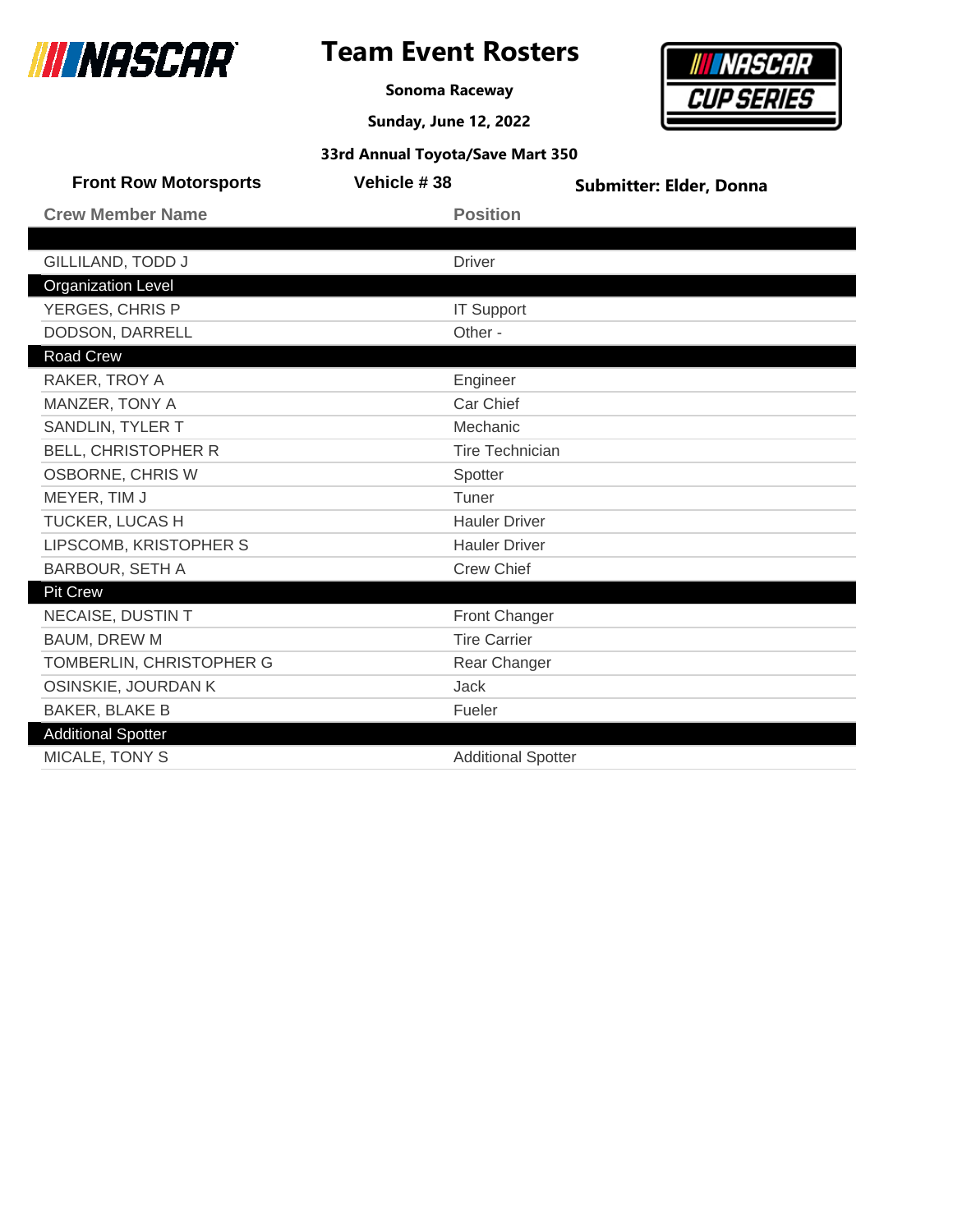

ı

Γ

Γ

 $\overline{\phantom{a}}$ 

### **Team Event Rosters**

**Sonoma Raceway**

**Sunday, June 12, 2022**



| <b>Stewart Haas Racing</b> | Vehicle #4                | <b>Submitter: Stimberis, Jennifer</b> |  |
|----------------------------|---------------------------|---------------------------------------|--|
| <b>Crew Member Name</b>    | <b>Position</b>           |                                       |  |
|                            |                           |                                       |  |
| HARVICK, KEVIN M           | <b>Driver</b>             |                                       |  |
| <b>Organization Level</b>  |                           |                                       |  |
| ZIPADELLI, GREG C          |                           | <b>Competition Director</b>           |  |
| <b>JUSTICE, CHRISL</b>     | <b>IT Support</b>         |                                       |  |
| <b>Road Crew</b>           |                           |                                       |  |
| <b>GERRINGER, DAX A</b>    | Engineer                  |                                       |  |
| SMITH, ROBERT N            | Car Chief                 |                                       |  |
| DEFAZIO, NICK A            |                           | <b>Front End Mechanic</b>             |  |
| TURSKI, JAMIE E            | <b>Tire Technician</b>    |                                       |  |
| FEDEWA, TIM T              | Spotter                   |                                       |  |
| BRANDT, ROBERT M           | Tuner                     |                                       |  |
| <b>BEAN, RICHARD A</b>     | <b>Hauler Driver</b>      |                                       |  |
| <b>HODGES, RICK B</b>      | <b>Hauler Driver</b>      |                                       |  |
| CHILDERS, RODNEY S         | <b>Crew Chief</b>         |                                       |  |
| <b>Pit Crew</b>            |                           |                                       |  |
| PIPALA, SHAYNE A           | Front Changer             |                                       |  |
| HOWARD, JEREMY R           | <b>Tire Carrier</b>       |                                       |  |
| SMITH, DANIEL Y            | Rear Changer              |                                       |  |
| DOOLITTLE, STAN M          | Jack                      |                                       |  |
| MARCHAL, EVAN              | Fueler                    |                                       |  |
| <b>Back-up Pit Crew</b>    |                           |                                       |  |
| ROSSELLI, JOHN C           | Front Changer             |                                       |  |
| <b>BUDD, JACOB</b>         | <b>Tire Carrier</b>       |                                       |  |
| JACKSON, CHRIS L           | Rear Changer              |                                       |  |
| MORRELL, BRETT P           | Jack                      |                                       |  |
| WILSON, JUSTIN W           | Fueler                    |                                       |  |
| <b>Additional Spotter</b>  |                           |                                       |  |
| MYERS, SAMUEL L            | <b>Additional Spotter</b> |                                       |  |
| MITCHELL, STEPHEN J        | <b>Additional Spotter</b> |                                       |  |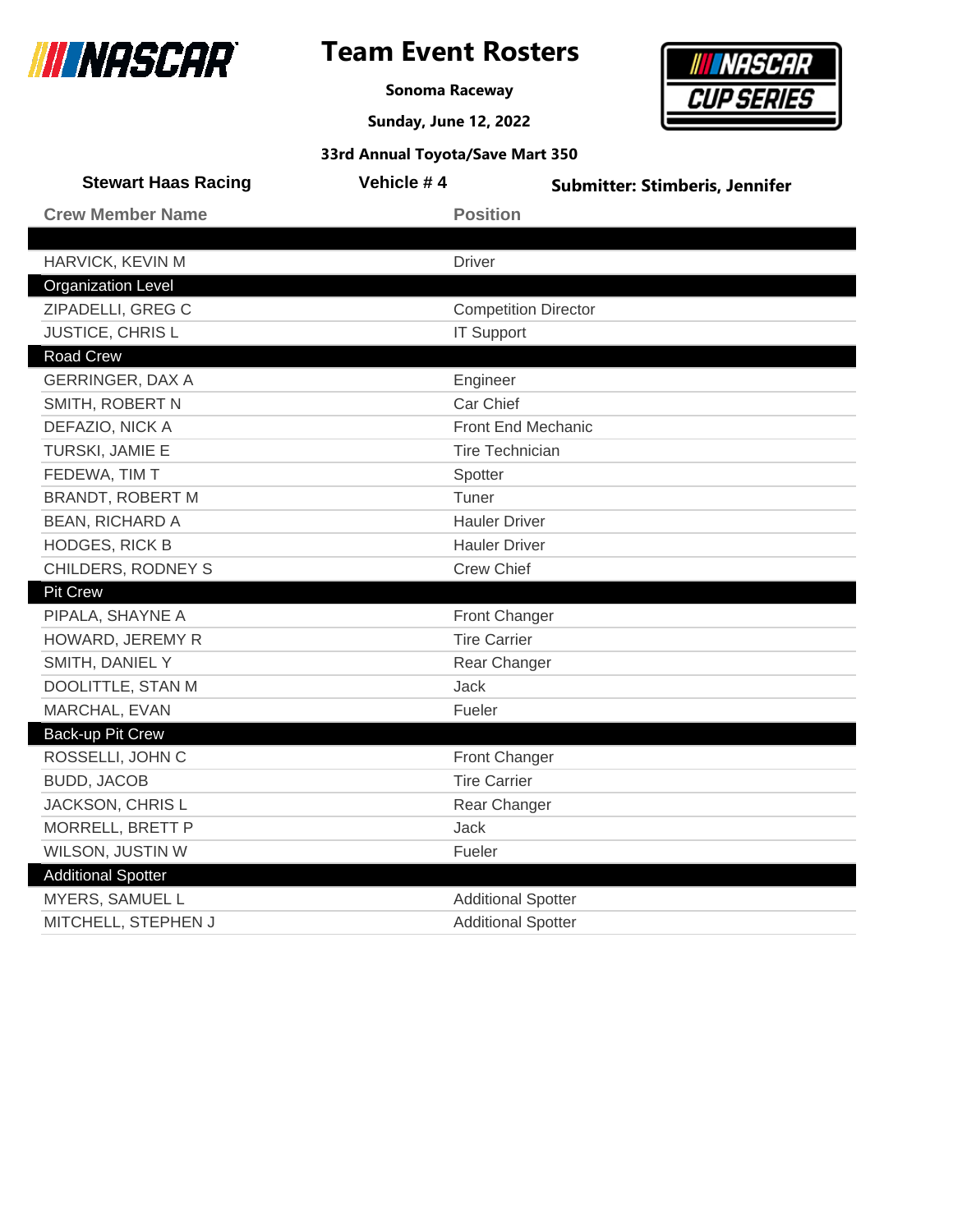

**Sonoma Raceway**

**Sunday, June 12, 2022**



| <b>Stewart Haas Racing</b> | Vehicle #41          | <b>Submitter: Stimberis, Jennifer</b> |  |
|----------------------------|----------------------|---------------------------------------|--|
| <b>Crew Member Name</b>    | <b>Position</b>      |                                       |  |
|                            |                      |                                       |  |
| <b>CUSTER, COLE M</b>      | <b>Driver</b>        |                                       |  |
| <b>Organization Level</b>  |                      |                                       |  |
| ZIPADELLI, GREG C          |                      | <b>Competition Director</b>           |  |
| JUSTICE, CHRIS L           | <b>IT Support</b>    |                                       |  |
| <b>Road Crew</b>           |                      |                                       |  |
| CARDAMONE, ANTHONY J       | Car Chief            |                                       |  |
| ZANOLINI, JOE L            |                      | Front End Mechanic                    |  |
| DEESE, LEE P               | Engineer             |                                       |  |
| <b>GRECO, AUSTIN L</b>     |                      | <b>Tire Technician</b>                |  |
| HOUSTON, ANDY C            | Spotter              |                                       |  |
| FIFE, JAMES D              | Tuner                |                                       |  |
| <b>SCHLEYER, CHARLES B</b> | <b>Hauler Driver</b> |                                       |  |
| RODRIGUES, DAVID L         | <b>Hauler Driver</b> |                                       |  |
| SHIPLETT, MIKE G           | <b>Crew Chief</b>    |                                       |  |
| <b>Pit Crew</b>            |                      |                                       |  |
| LESLIE, JOSH L             | Front Changer        |                                       |  |
| <b>EMMONS, CHAD</b>        | <b>Tire Carrier</b>  |                                       |  |
| DOLLARHIDE, COLEMAN R      | Rear Changer         |                                       |  |
| FLETCHER, KAPIL K          | Jack                 |                                       |  |
| MOORE, DWAYNE E            | Fueler               |                                       |  |
| Back-up Pit Crew           |                      |                                       |  |
| ROSSELLI, JOHN C           | <b>Front Changer</b> |                                       |  |
| <b>BUDD, JACOB</b>         | <b>Tire Carrier</b>  |                                       |  |
| JACKSON, CHRIS L           | Rear Changer         |                                       |  |
| MORRELL, BRETT P           | Jack                 |                                       |  |
| WILSON, JUSTIN W           | Fueler               |                                       |  |
| <b>Additional Spotter</b>  |                      |                                       |  |
| <b>KUEHN, AARON K</b>      |                      | <b>Additional Spotter</b>             |  |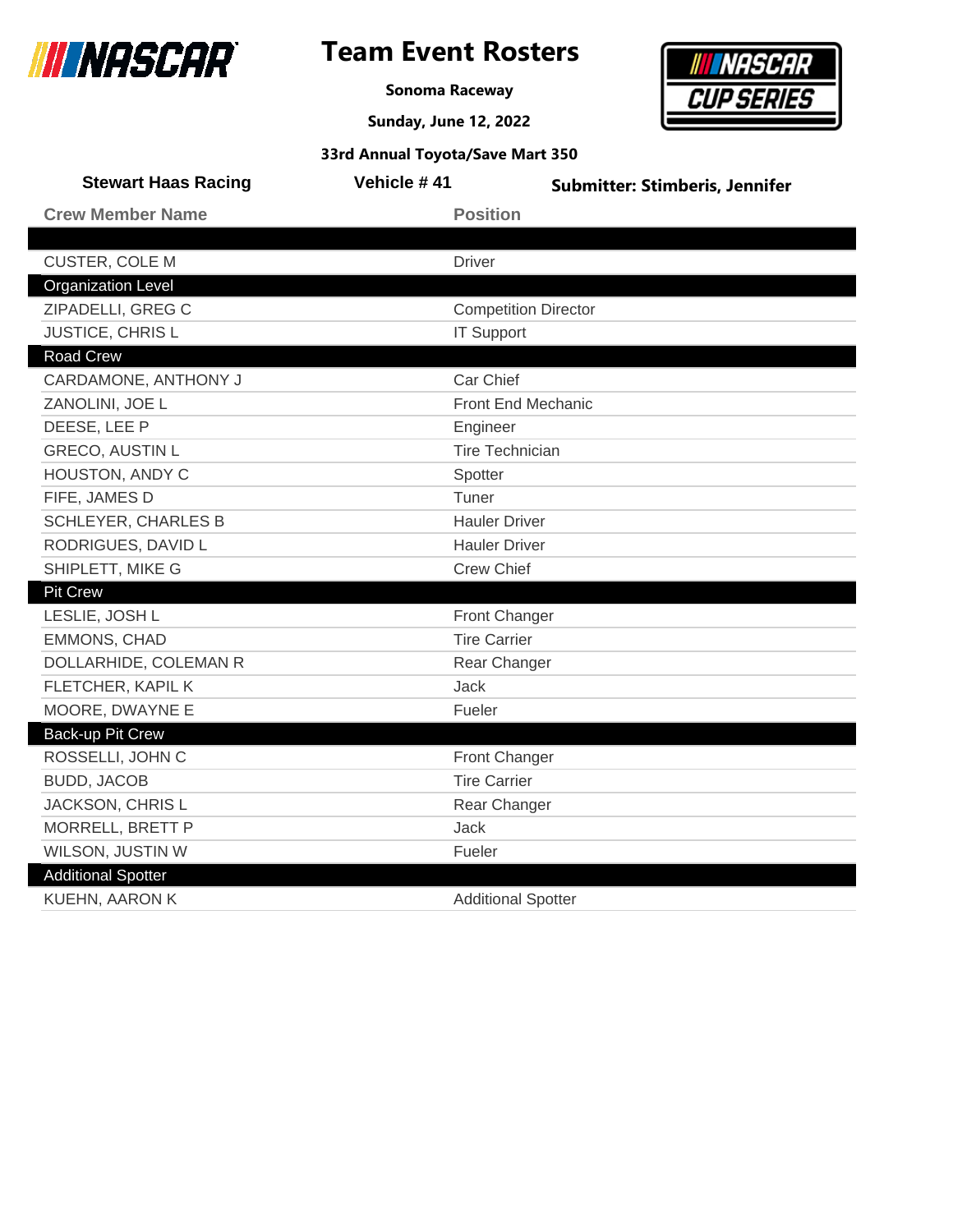

### **Team Event Rosters**

**Sonoma Raceway**

**Sunday, June 12, 2022**



| <b>Petty GMS Motorsports</b> | Vehicle #42 | <b>Submitter: Case, Emily</b> |
|------------------------------|-------------|-------------------------------|
| <b>Crew Member Name</b>      |             | <b>Position</b>               |
|                              |             |                               |
| DILLON, TY R                 |             | <b>Driver</b>                 |
| <b>Organization Level</b>    |             |                               |
| COHEN, JOEY P                |             | <b>Competition Director</b>   |
| EFLAND III, DANNY D          |             | <b>IT Support</b>             |
| Road Crew                    |             |                               |
| MONEZ, CHRIS B               |             | Spotter                       |
| MARKHAM, DAVID C             |             | Engineer                      |
| STRADER, CAM H               |             | Car Chief                     |
| <b>CARLSON, KEITH R</b>      |             | Engineer                      |
| HOLBROOK, KEITH L            |             | Mechanic                      |
| MILLER, ROBERT J             |             | <b>Hauler Driver</b>          |
| CASADA, ZACHARY N            |             | <b>Front End Mechanic</b>     |
| SLINEY, BRIAN D              |             | <b>Hauler Driver</b>          |
| DONLEY, JERAME T             |             | <b>Crew Chief</b>             |
| <b>Pit Crew</b>              |             |                               |
| NOVAK, KEVIN M               |             | <b>Front Changer</b>          |
| NEAL, LAMAR L                |             | <b>Tire Carrier</b>           |
| MCMULLEN, CHRIS L            |             | Rear Changer                  |
| MARTIN, CORBIN T             |             | <b>Jack</b>                   |
| KELLEY, JAMES P              |             | Fueler                        |
|                              |             |                               |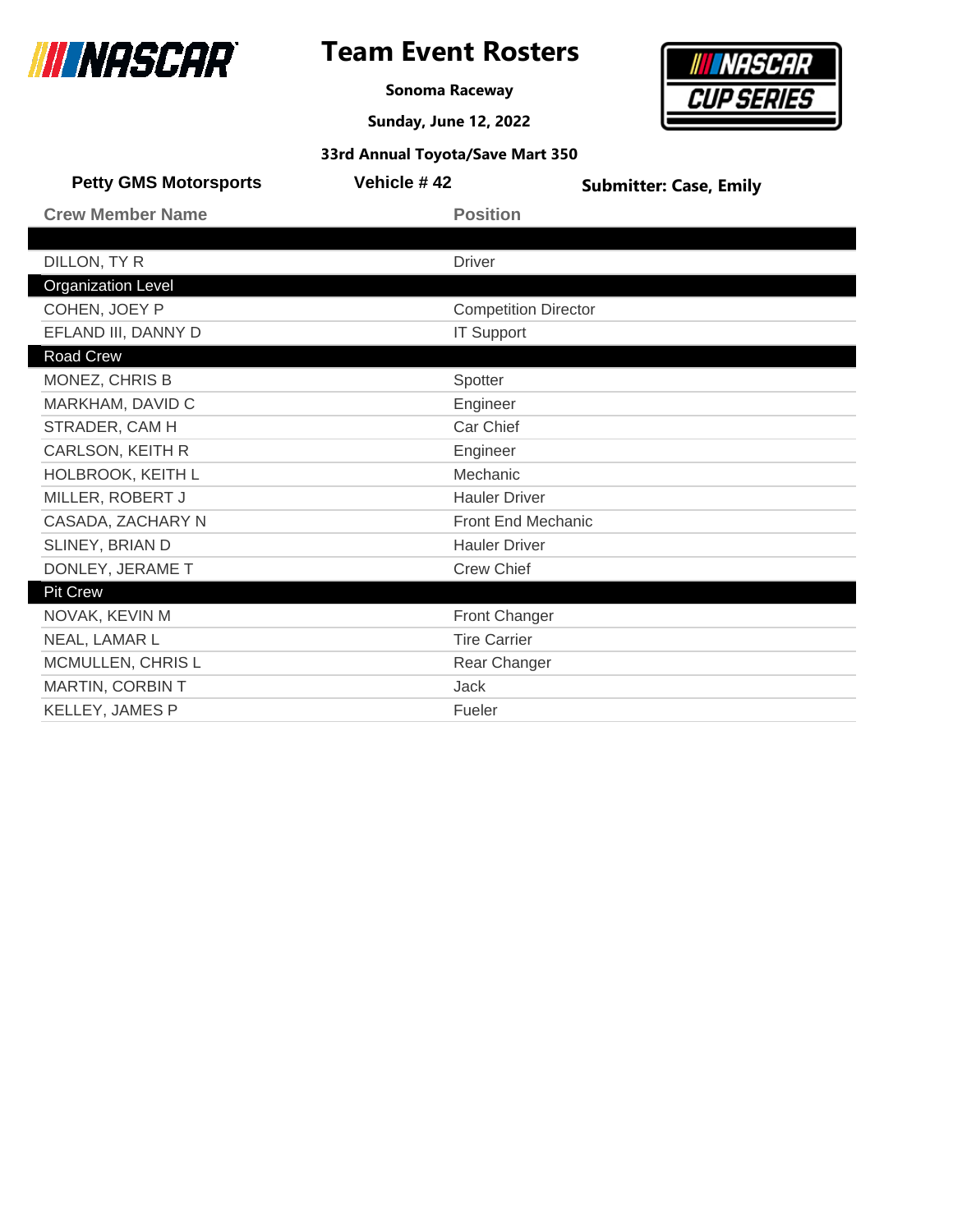

**Sonoma Raceway**

**Sunday, June 12, 2022**



| <b>Petty GMS Motorsports</b> | Vehicle #43                 | <b>Submitter: Case, Emily</b> |
|------------------------------|-----------------------------|-------------------------------|
| <b>Crew Member Name</b>      | <b>Position</b>             |                               |
|                              |                             |                               |
| JONES, ERIK B                | <b>Driver</b>               |                               |
| <b>Organization Level</b>    |                             |                               |
| COHEN, JOEY P                | <b>Competition Director</b> |                               |
| EFLAND III, DANNY D          | <b>IT Support</b>           |                               |
| Road Crew                    |                             |                               |
| CARELLI, RICK D              | Spotter                     |                               |
| FORGETTE, JOEY M             | Car Chief                   |                               |
| FRANCESKINO, JOHN J          | <b>Hauler Driver</b>        |                               |
| RIGGS, MICHAEL J             | Shock Technician            |                               |
| <b>BENSCH, EVAN R</b>        | Engineer                    |                               |
| POLLAK, AUSTIN C             | Mechanic                    |                               |
| <b>GARCIA, RICKY T</b>       | <b>Interior Mechanic</b>    |                               |
| ELENZ, DAVID T               | <b>Crew Chief</b>           |                               |
| Pit Crew                     |                             |                               |
| <b>WARRICK, DOUG A</b>       | <b>Jack</b>                 |                               |
| DONLIN, GREG P               | Front Changer               |                               |
| FIEDLER, JUSTIN C            | Rear Changer                |                               |
| HOUK, JAMES E                | <b>Tire Carrier</b>         |                               |
| ANDERSON, IAN I              | Fueler                      |                               |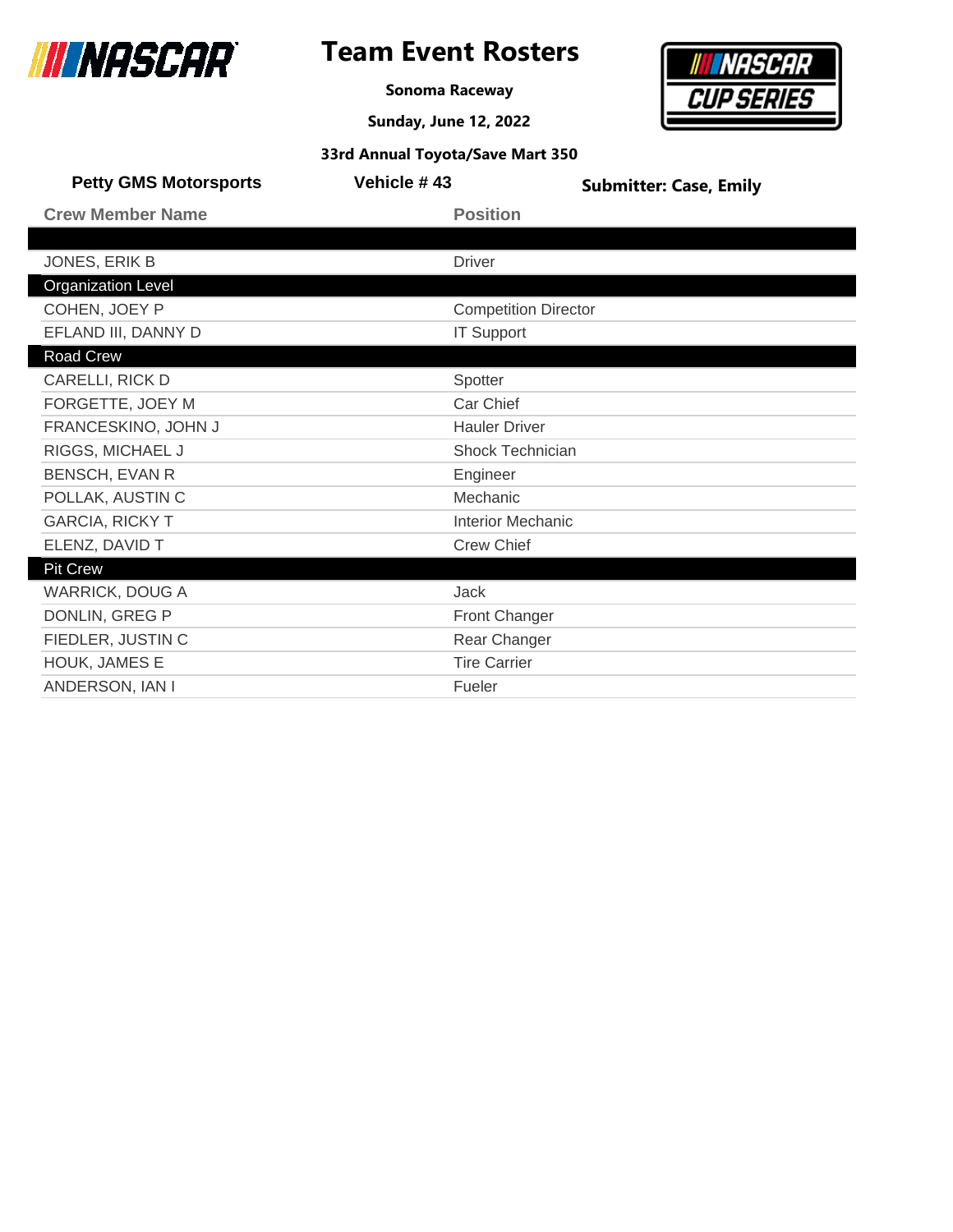

**Sonoma Raceway**

**Sunday, June 12, 2022**



| 23XI Racing                | Vehicle #45               | Submitter: Berryman, Kerri |
|----------------------------|---------------------------|----------------------------|
| <b>Crew Member Name</b>    | <b>Position</b>           |                            |
|                            |                           |                            |
| <b>BUSCH, KURT T</b>       | <b>Driver</b>             |                            |
| <b>Organization Level</b>  |                           |                            |
| ROGERS, DAVE B             | Other -                   |                            |
| RITCHIE, STEVE M           | Other -                   |                            |
| Road Crew                  |                           |                            |
| VINING, JOHN L             | Engineer                  |                            |
| BRYANT, DAVID L            | Car Chief                 |                            |
| COOKE, ADAM C              | Mechanic                  |                            |
| CROPPS, DAVID D            | <b>Hauler Driver</b>      |                            |
| <b>BONSIGNORE, FRANK A</b> | <b>Tire Technician</b>    |                            |
| JARRETT, JASON A           | Spotter                   |                            |
| CHALMERS, JAMES D          | Mechanic                  |                            |
| PROVOST, JAMASON E         | <b>Hauler Driver</b>      |                            |
| <b>SCOTT, BILLY W</b>      | <b>Crew Chief</b>         |                            |
| Pit Crew                   |                           |                            |
| <b>BACKUS, BRYAN W</b>     | Front Changer             |                            |
| SHIPPLETT, JOSHUA R        | <b>Tire Carrier</b>       |                            |
| <b>HORTON, MARCUS B</b>    | Rear Changer              |                            |
| PAIGE, JORDAN A            | <b>Jack</b>               |                            |
| DHEEL, BRIAN G             | Fueler                    |                            |
| <b>Additional Spotter</b>  |                           |                            |
| SIMS, CHAD A               | <b>Additional Spotter</b> |                            |
| ALLEN, JASON M             | <b>Additional Spotter</b> |                            |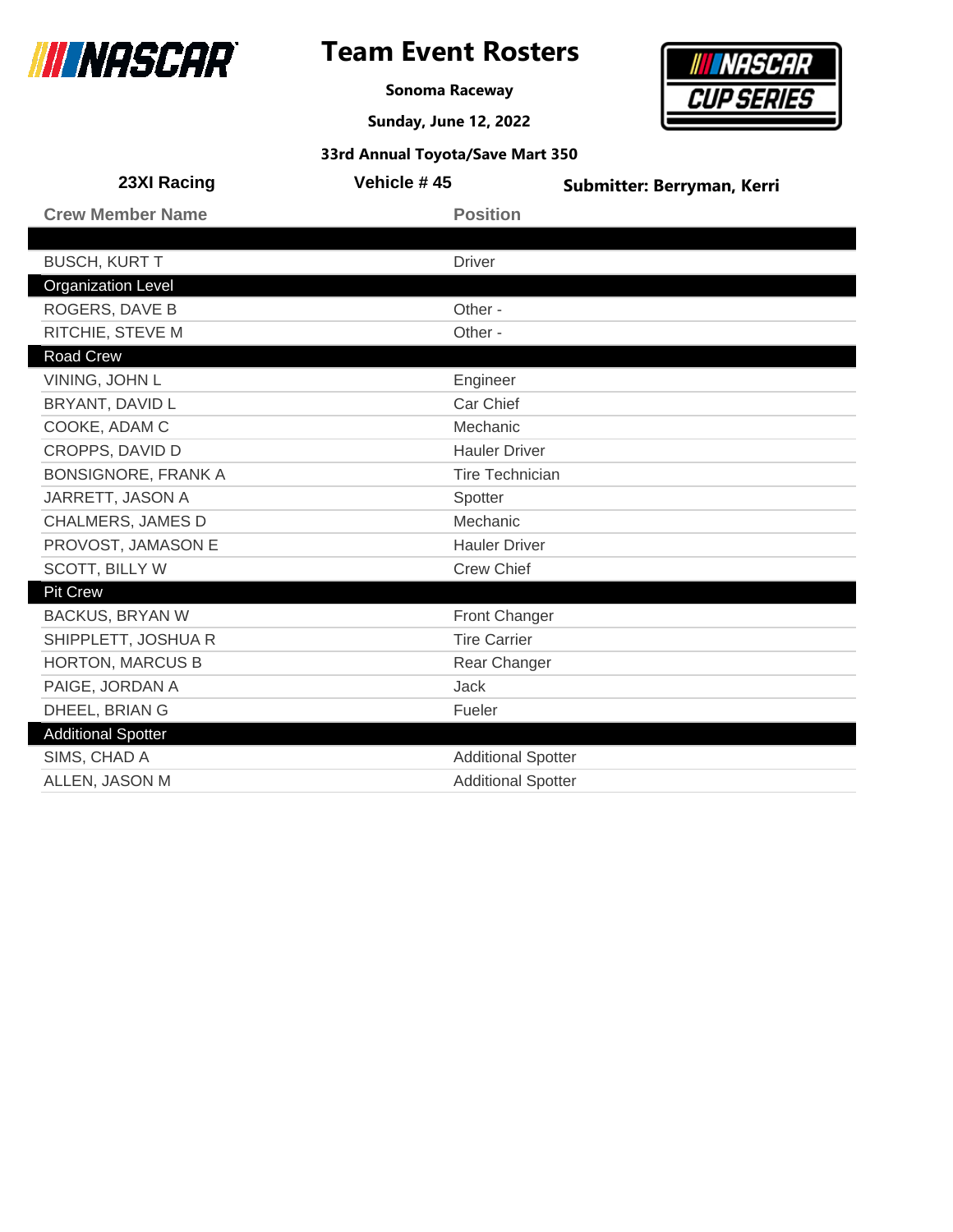

**Sonoma Raceway**

**Sunday, June 12, 2022**



| <b>JTG Daugherty Racing</b> | Vehicle #47                 | <b>Submitter: Merrill, Kinsley</b> |
|-----------------------------|-----------------------------|------------------------------------|
| <b>Crew Member Name</b>     | <b>Position</b>             |                                    |
|                             |                             |                                    |
| STENHOUSE JR, RICKY         | <b>Driver</b>               |                                    |
| <b>Organization Level</b>   |                             |                                    |
| PARDUE, EDDIE L             | <b>Competition Director</b> |                                    |
| SMITH, TRISTAN D            | <b>IT Support</b>           |                                    |
| <b>Road Crew</b>            |                             |                                    |
| GWILT, JOE M                | Engineer                    |                                    |
| YOUNG, TRAVIS A             | Car Chief                   |                                    |
| FEIMSTER, DARRELL W         | <b>Interior Mechanic</b>    |                                    |
| LUPIEN, ZAC K               | <b>Tire Technician</b>      |                                    |
| BOYD II, TAB A              | Spotter                     |                                    |
| MATTHEWS, KEITH A           | Tuner                       |                                    |
| HOLLAR JR, JRE              | <b>Hauler Driver</b>        |                                    |
| MYRICK, CLINT L             | <b>Hauler Driver</b>        |                                    |
| PATTIE, BRIAN B             | <b>Crew Chief</b>           |                                    |
| <b>Pit Crew</b>             |                             |                                    |
| HOLLAND, AUSTIN G           | Front Changer               |                                    |
| YAGER, ZACH L               | <b>Tire Carrier</b>         |                                    |
| LEONARD, DALTON             | Rear Changer                |                                    |
| PATTERSON, NICHOLAS A       | <b>Jack</b>                 |                                    |
| MRAK, DANIEL M              | Fueler                      |                                    |
| Back-up Pit Crew            |                             |                                    |
| LUPIEN, ZAC K               | Front Changer               |                                    |
| MYRICK, CLINT L             | <b>Tire Carrier</b>         |                                    |
| LUPIEN, ZAC K               | Rear Changer                |                                    |
| YOUNG, TRAVIS A             | <b>Jack</b>                 |                                    |
| HOLLAR JR, JRE              | Fueler                      |                                    |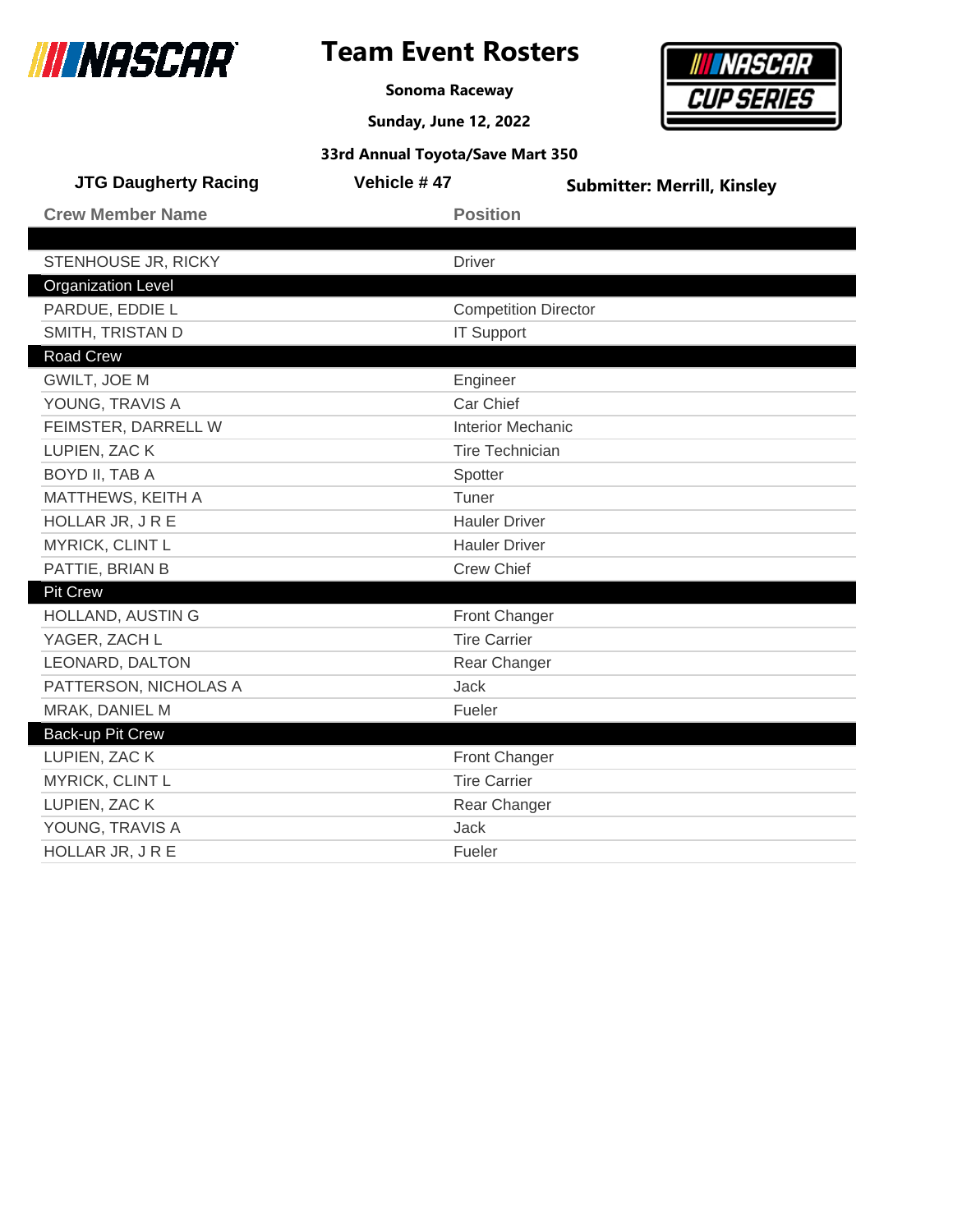

ı

L

Γ

### **Team Event Rosters**

**Sonoma Raceway**



|  | 33rd Annual Toyota/Save Mart 350 |  |  |
|--|----------------------------------|--|--|
|--|----------------------------------|--|--|

| <b>Hendrick Motorsports</b> | Vehicle #48               | <b>Submitter: Jones, Dacy</b> |
|-----------------------------|---------------------------|-------------------------------|
| <b>Crew Member Name</b>     | <b>Position</b>           |                               |
|                             |                           |                               |
| BOWMAN, ALEX M              | <b>Driver</b>             |                               |
| <b>Organization Level</b>   |                           |                               |
| CARVIN, JONATHAN F          | Pit Coach                 |                               |
| ANDREWS, JEFF               | Other -                   |                               |
| <b>Road Crew</b>            |                           |                               |
| ELIASON, CHAIS              | Engineer                  |                               |
| SIPES, TY M                 | Car Chief                 |                               |
| KAUFFMAN, REUBEN J          | Mechanic                  |                               |
| HAAG, CARL D                | <b>Tire Technician</b>    |                               |
| HAMLIN, KEVIN K             | Spotter                   |                               |
| RAYNOR, STEPHEN D           | Tuner                     |                               |
| <b>GILLIS, ANDREW P</b>     | <b>Hauler Driver</b>      |                               |
| <b>SEAMANS, ANDREW</b>      | <b>Hauler Driver</b>      |                               |
| <b>IVES, GREG S</b>         | <b>Crew Chief</b>         |                               |
| Pit Crew                    |                           |                               |
| BRZOZOWSKI, SCOTT A         | Front Changer             |                               |
| STALLINGS, ALLEN A          | <b>Tire Carrier</b>       |                               |
| DELRICCO, DEVIN A           | Rear Changer              |                               |
| LUDWIG, ERIC M              | <b>Jack</b>               |                               |
| CONLEY, JACOB D             | Fueler                    |                               |
| <b>Additional Spotter</b>   |                           |                               |
| <b>WITHERS, JUSTIN A</b>    | <b>Additional Spotter</b> |                               |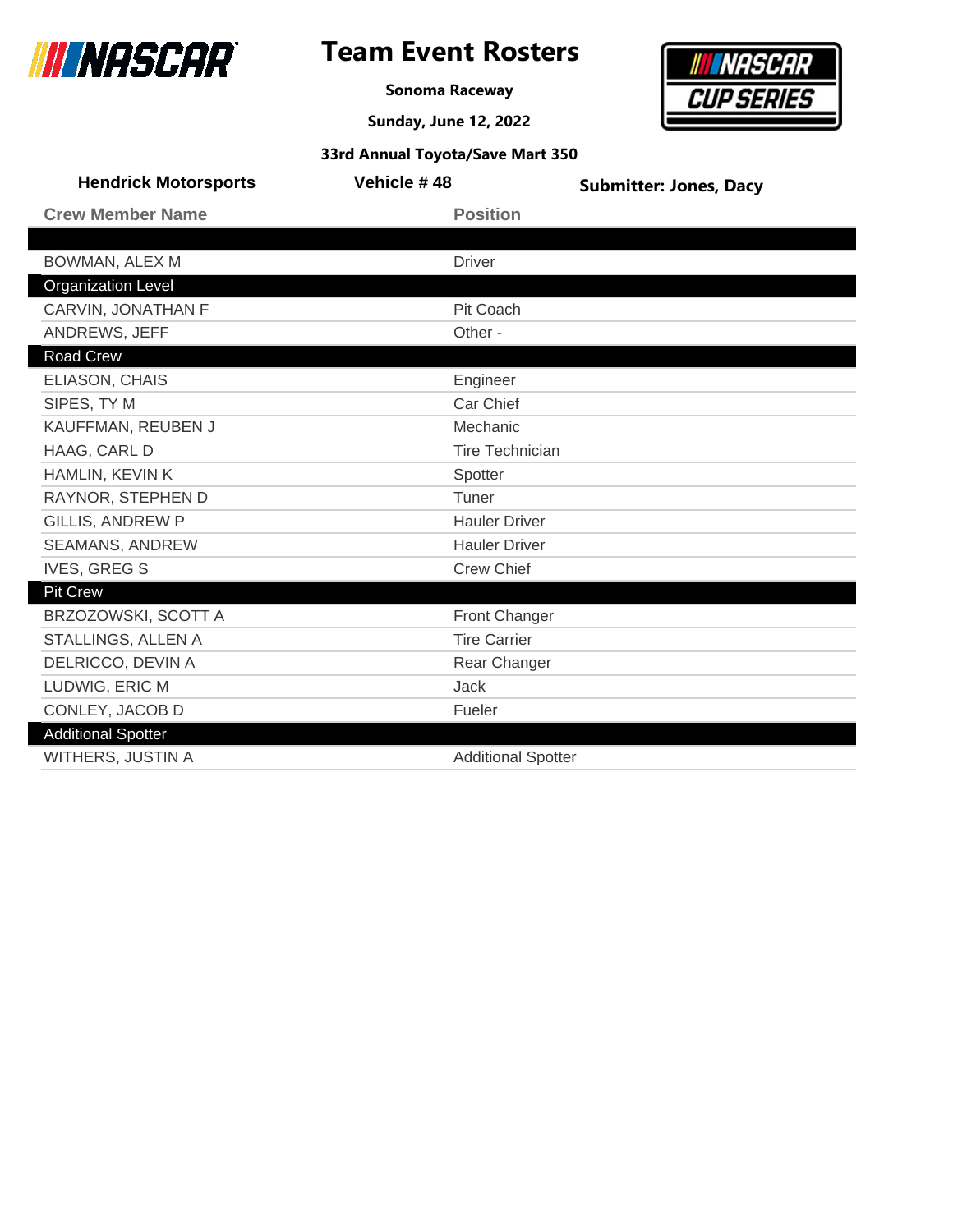

### **Team Event Rosters**

**Sonoma Raceway**



|  | 33rd Annual Toyota/Save Mart 350 |  |
|--|----------------------------------|--|
|--|----------------------------------|--|

| <b>Hendrick Motorsports</b> | Vehicle #5                | <b>Submitter: Jones, Dacy</b> |
|-----------------------------|---------------------------|-------------------------------|
| <b>Crew Member Name</b>     | <b>Position</b>           |                               |
|                             |                           |                               |
| LARSON, KYLE M              | <b>Driver</b>             |                               |
| <b>Organization Level</b>   |                           |                               |
| CARVIN, JONATHAN F          | Pit Coach                 |                               |
| ANDREWS, JEFF               | Other -                   |                               |
| Road Crew                   |                           |                               |
| WALL, ADAM C                | Engineer                  |                               |
| SAUNDERS, JESSE W           | Car Chief                 |                               |
| <b>HESLINK, THOMAS M</b>    | Mechanic                  |                               |
| VILLANUEVA JR, CESAR S      | <b>Tire Technician</b>    |                               |
| MONN, TYLER A               | Spotter                   |                               |
| LEGENDRE, STEVEN R          | Tuner                     |                               |
| SCOTT, LANCE C              | <b>Hauler Driver</b>      |                               |
| YODER, MARLIN R             | <b>Hauler Driver</b>      |                               |
| DANIELS, CLIFF O            | <b>Crew Chief</b>         |                               |
| <b>Pit Crew</b>             |                           |                               |
| TASSER, DONNIE F            | Front Changer             |                               |
| <b>BARNETTE, RJ</b>         | <b>Tire Carrier</b>       |                               |
| TEAGUE, CALVIN              | Rear Changer              |                               |
| JOHNSON, BRANDON L          | <b>Jack</b>               |                               |
| HARDER, BRANDON D           | Fueler                    |                               |
| Back-up Pit Crew            |                           |                               |
| DICKEY, AUSTIN              | Front Changer             |                               |
| RIDDLE, JAMES               | <b>Tire Carrier</b>       |                               |
| BRIDGEFORTH, ANDREW M       | Rear Changer              |                               |
| HOLMAN, ALLEN E             | <b>Jack</b>               |                               |
| LEHMAN, MATTHEW             | Fueler                    |                               |
| <b>Additional Spotter</b>   |                           |                               |
| COPELAND, COLBY             | <b>Additional Spotter</b> |                               |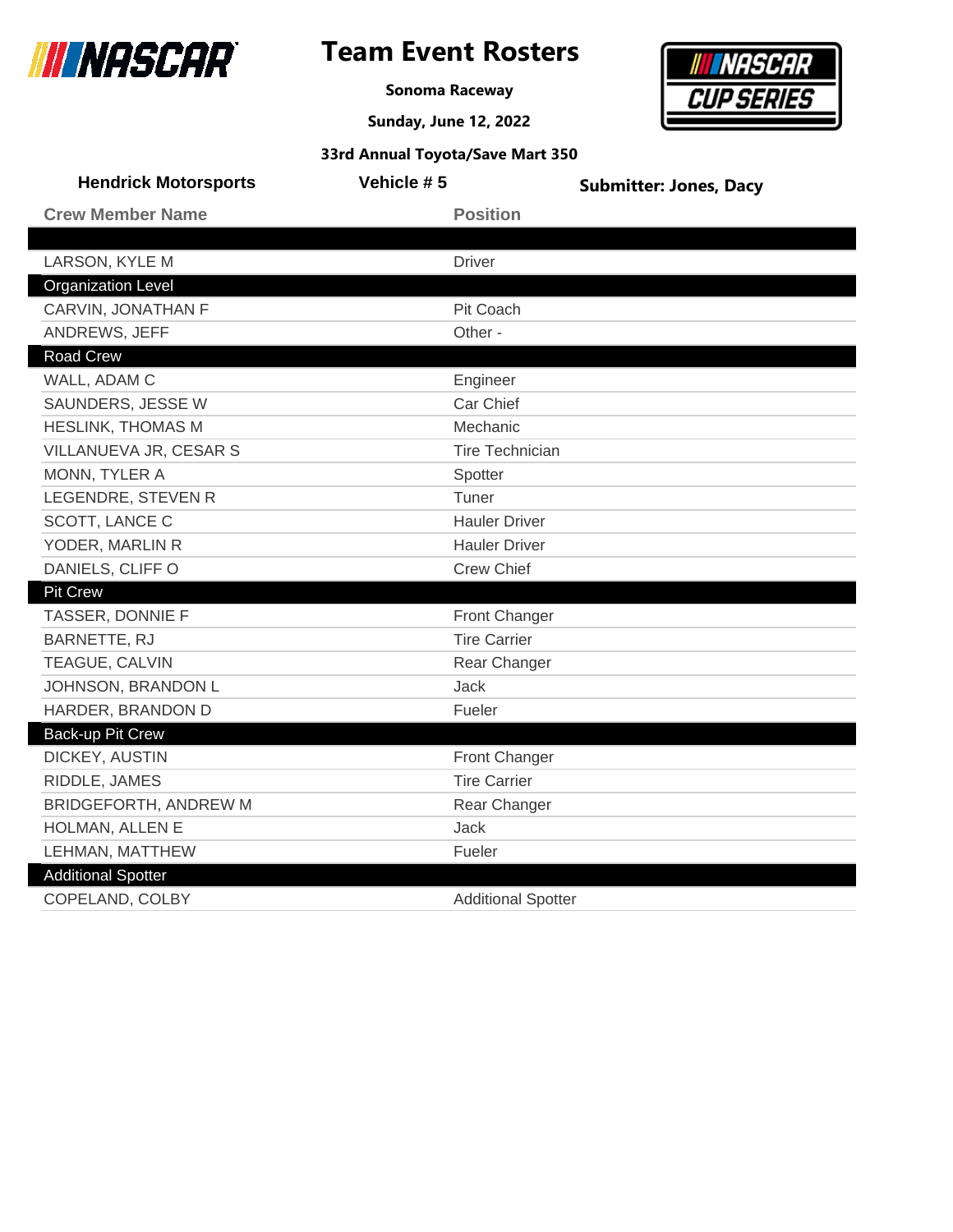

**Sonoma Raceway**

**Sunday, June 12, 2022**



| <b>Rick Ware Racing</b>     | Vehicle #51 | <b>Submitter: Carlson, Stacey</b> |
|-----------------------------|-------------|-----------------------------------|
| <b>Crew Member Name</b>     |             | <b>Position</b>                   |
|                             |             |                                   |
| WARE, CODY S                | Driver      |                                   |
| <b>Organization Level</b>   |             |                                   |
| <b>BUGAREWICZ, MIKE M</b>   | Other -     |                                   |
| READ, AIDAN C               | Other -     |                                   |
| Road Crew                   |             |                                   |
| <b>GRAY, STEVEN R</b>       |             | Engineer                          |
| EDWARDS, JAMIE A            |             | Car Chief                         |
| WOODWARD, CHAZ D            |             | Mechanic                          |
| CHASE, MIKE A               |             | <b>Shock Technician</b>           |
| TINCHER JR, CURTIS A        |             | <b>Tire Technician</b>            |
| <b>BARKDOLL, STEVE P</b>    | Spotter     |                                   |
| DUNCAN, DANIEL J            |             | <b>Hauler Driver</b>              |
| PLOURDE, BILLY J            |             | <b>Crew Chief</b>                 |
| <b>Pit Crew</b>             |             |                                   |
| ROSSELLI, JOHN C            |             | Front Changer                     |
| HOLDEN, ERNEST F            |             | <b>Tire Carrier</b>               |
| SCHLOTTERBACK, SKYLER B     |             | Rear Changer                      |
| HAWKINS, SHAWN M            | Fueler      |                                   |
| <b>SCHLYTTER, MATTHEW A</b> | Jack        |                                   |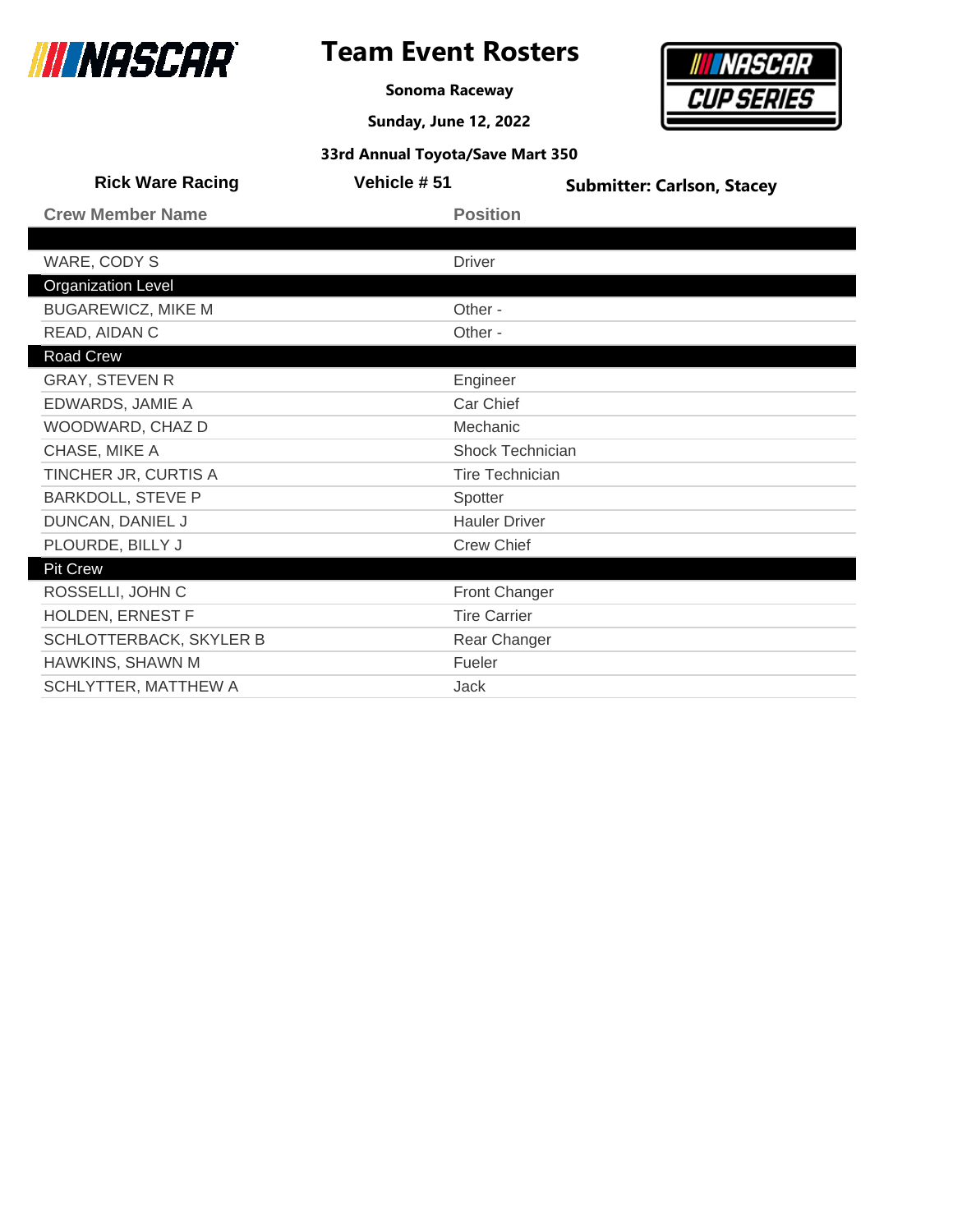

**Sonoma Raceway**

**Sunday, June 12, 2022**

# **INASCAR CUP SERIES**

| 33rd Annual Toyota/Save Mart 350 |                             |                               |  |
|----------------------------------|-----------------------------|-------------------------------|--|
| <b>RFK Racing</b>                | Vehicle #6                  | <b>Submitter: Allen, Kyle</b> |  |
| <b>Crew Member Name</b>          | <b>Position</b>             |                               |  |
|                                  |                             |                               |  |
| KESELOWSKI, BRAD A               | <b>Driver</b>               |                               |  |
| <b>Organization Level</b>        |                             |                               |  |
| THOMPSON, JEREMY D               | <b>Competition Director</b> |                               |  |
| LAITY, MATTHEW D                 | <b>IT Support</b>           |                               |  |
| <b>Road Crew</b>                 |                             |                               |  |
| SELL, JOSH S                     | Engineer                    |                               |  |
| CASE, NICK D                     | Car Chief                   |                               |  |
| SALMONS, JONATHAN B              | Mechanic                    |                               |  |
| ELLIS, JONATHON P                | Mechanic                    |                               |  |
| LOPES JR, ROBERT J               | <b>Tire Technician</b>      |                               |  |
| MAJORS, TJ J                     | Spotter                     |                               |  |
| HOUSE, MATTHEW D                 | <b>Hauler Driver</b>        |                               |  |
| <b>CLODFELTER, SCOTT S</b>       | <b>Hauler Driver</b>        |                               |  |
| MCCALL, MATT D                   | <b>Crew Chief</b>           |                               |  |
| <b>Pit Crew</b>                  |                             |                               |  |
| ROBERTS, JOHNNY L                | <b>Front Changer</b>        |                               |  |
| MCCLURKIN, TELVIN L              | <b>Tire Carrier</b>         |                               |  |
| PRICE, STEVE S                   | Rear Changer                |                               |  |
| LINEBACK, DUSTIN                 | Jack                        |                               |  |
| ROBISON, BRAD M                  | Fueler                      |                               |  |
| Back-up Pit Crew                 |                             |                               |  |
| ZUNK, RYAN L                     | Front Changer               |                               |  |
| SANCHELLI, BRETT A               | <b>Tire Carrier</b>         |                               |  |
| DIAZ, RAPHAEL R                  | Rear Changer                |                               |  |
| MOSER, DYLAN D                   | <b>Jack</b>                 |                               |  |
| ROZIER, RICKY D                  | Fueler                      |                               |  |
| <b>Additional Spotter</b>        |                             |                               |  |
| FISHER, MICHAEL L                | <b>Additional Spotter</b>   |                               |  |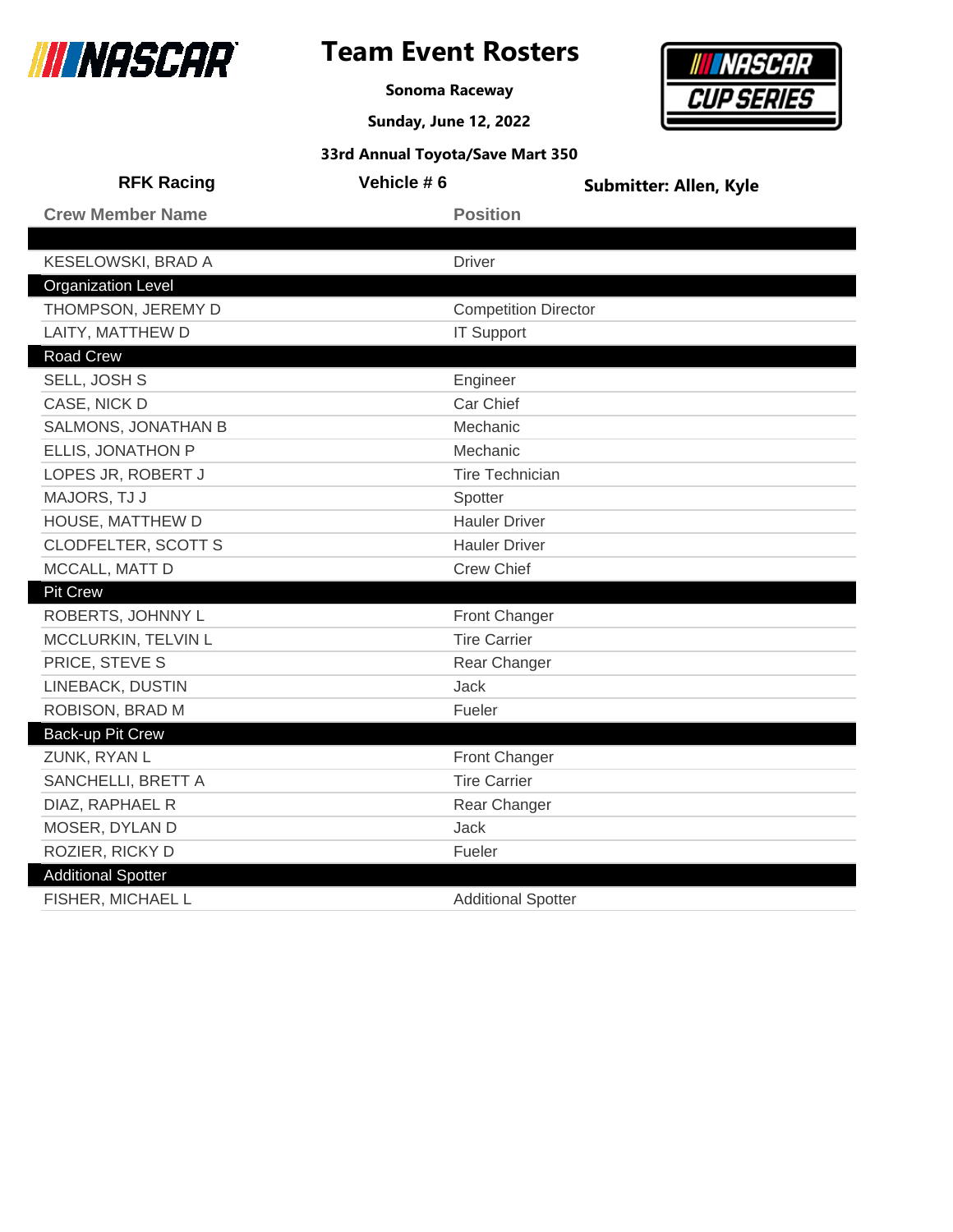

I

I

# **Team Event Rosters**

**Sonoma Raceway**

**Sunday, June 12, 2022**



| <b>Spire Motorsports</b>  | Vehicle #7 |                             | <b>Submitter: Sparks, Ryan</b> |
|---------------------------|------------|-----------------------------|--------------------------------|
| <b>Crew Member Name</b>   |            | <b>Position</b>             |                                |
|                           |            |                             |                                |
| LAJOIE, COREY D           |            | <b>Driver</b>               |                                |
| <b>Organization Level</b> |            |                             |                                |
| <b>GANGDAL, ROY L</b>     |            | <b>Competition Director</b> |                                |
| FLYNN, KEITH B            |            | <b>Pit Coach</b>            |                                |
| Road Crew                 |            |                             |                                |
| BELL JR, T J P            |            | Spotter                     |                                |
| <b>BREWER, SCOTT T</b>    |            | Car Chief                   |                                |
| BRZOZOWSKI, DAN J         |            | Mechanic                    |                                |
| TOWLES, RYAN O            |            | Mechanic                    |                                |
| WALTER, JOSHUA M          |            | <b>Tire Technician</b>      |                                |
| CETNAR JR, JOHN P         |            | Tuner                       |                                |
| FREDERICK, CHAD D         |            | <b>Hauler Driver</b>        |                                |
| MINGO, RYAN               |            | <b>Hauler Driver</b>        |                                |
| SPARKS, RYAN A            |            | <b>Crew Chief</b>           |                                |
| <b>Pit Crew</b>           |            |                             |                                |
| DICKEY, AUSTIN            |            | Front Changer               |                                |
| LEHMAN, MATTHEW           |            | Fueler                      |                                |
| HOLMAN, ALLEN E           |            | <b>Jack</b>                 |                                |
| BRIDGEFORTH, ANDREW M     |            | Rear Changer                |                                |
| RIDDLE, JAMES             |            | <b>Tire Carrier</b>         |                                |
| <b>Additional Spotter</b> |            |                             |                                |
| BRZOZOWSKI, DAN J         |            | <b>Additional Spotter</b>   |                                |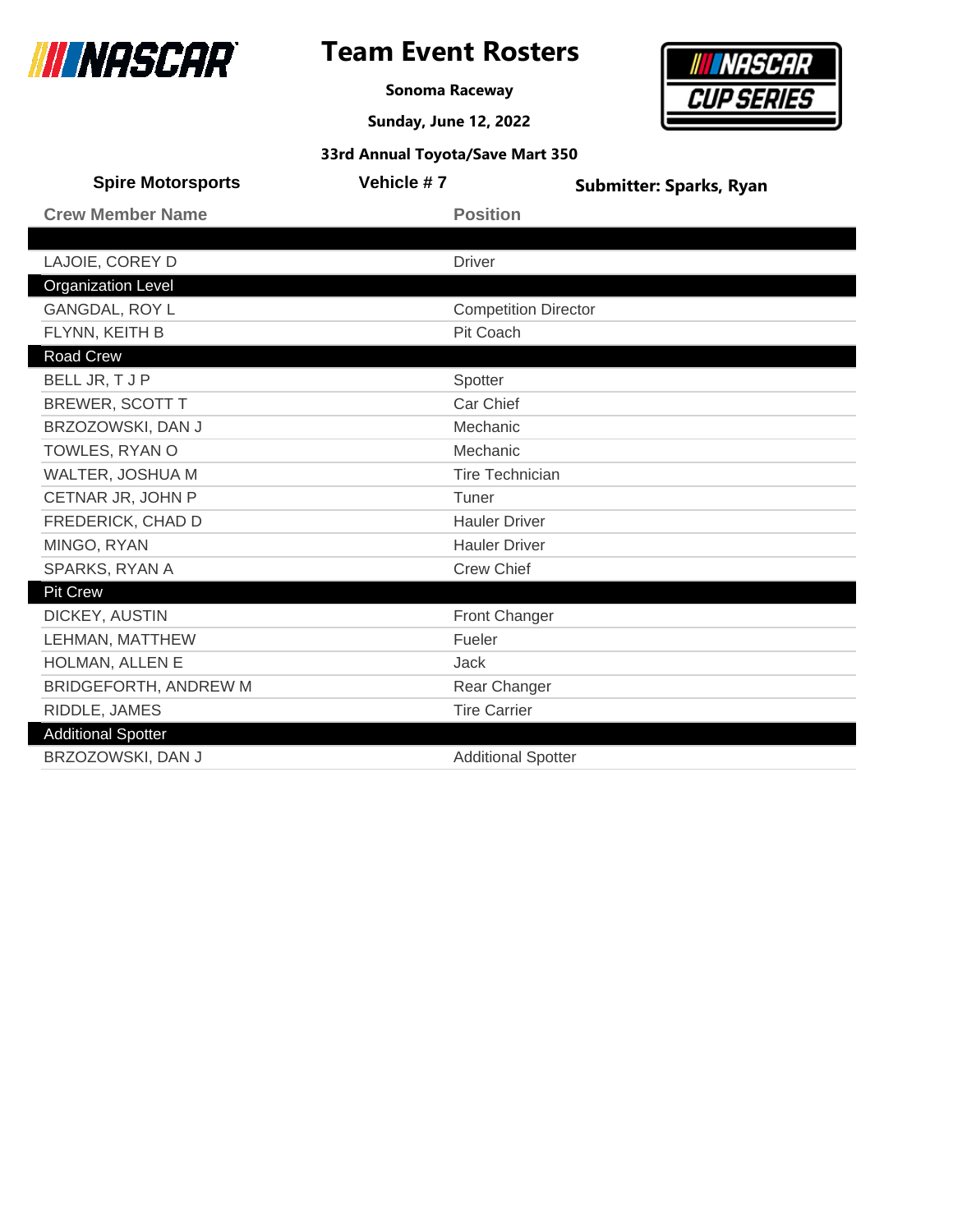

### **Team Event Rosters**

**Sonoma Raceway**

**Sunday, June 12, 2022**



| <b>Spire Motorsports</b>  | Vehicle #77 | <b>Submitter: Bellicourt, Kevin</b> |
|---------------------------|-------------|-------------------------------------|
| <b>Crew Member Name</b>   |             | <b>Position</b>                     |
|                           |             |                                     |
| <b>BILICKI, JOSH M</b>    |             | <b>Driver</b>                       |
| <b>Organization Level</b> |             |                                     |
| <b>GANGDAL, ROY L</b>     |             | <b>Competition Director</b>         |
| FLYNN, KEITH B            |             | Pit Coach                           |
| Road Crew                 |             |                                     |
| SORENSON, REED R          |             | Spotter                             |
| SOWA, NICHOLAS            |             | Engineer                            |
| NORRIS, JRR               |             | Car Chief                           |
| WINSLOW, CJ A             |             | Mechanic                            |
| SOSPENZO, PETER J         |             | Mechanic                            |
| <b>BEAUDOIN, ERIC B</b>   |             | <b>Tire Technician</b>              |
| BRANDON JR, DAVID A       |             | <b>Hauler Driver</b>                |
| BELLICOURT, KEVIN E       |             | <b>Crew Chief</b>                   |
| <b>Pit Crew</b>           |             |                                     |
| ANDERSON, BLAINE          |             | Front Changer                       |
| COX, ROD                  |             | Rear Changer                        |
| PIERCE-BREWSTER, MARKUS A |             | Jack                                |
| <b>GRIER, BRANDON</b>     |             | <b>Tire Carrier</b>                 |
| PASUT, ANTHONY            |             | Fueler                              |
| <b>Additional Spotter</b> |             |                                     |
| <b>VIERS, RICKY V</b>     |             | <b>Additional Spotter</b>           |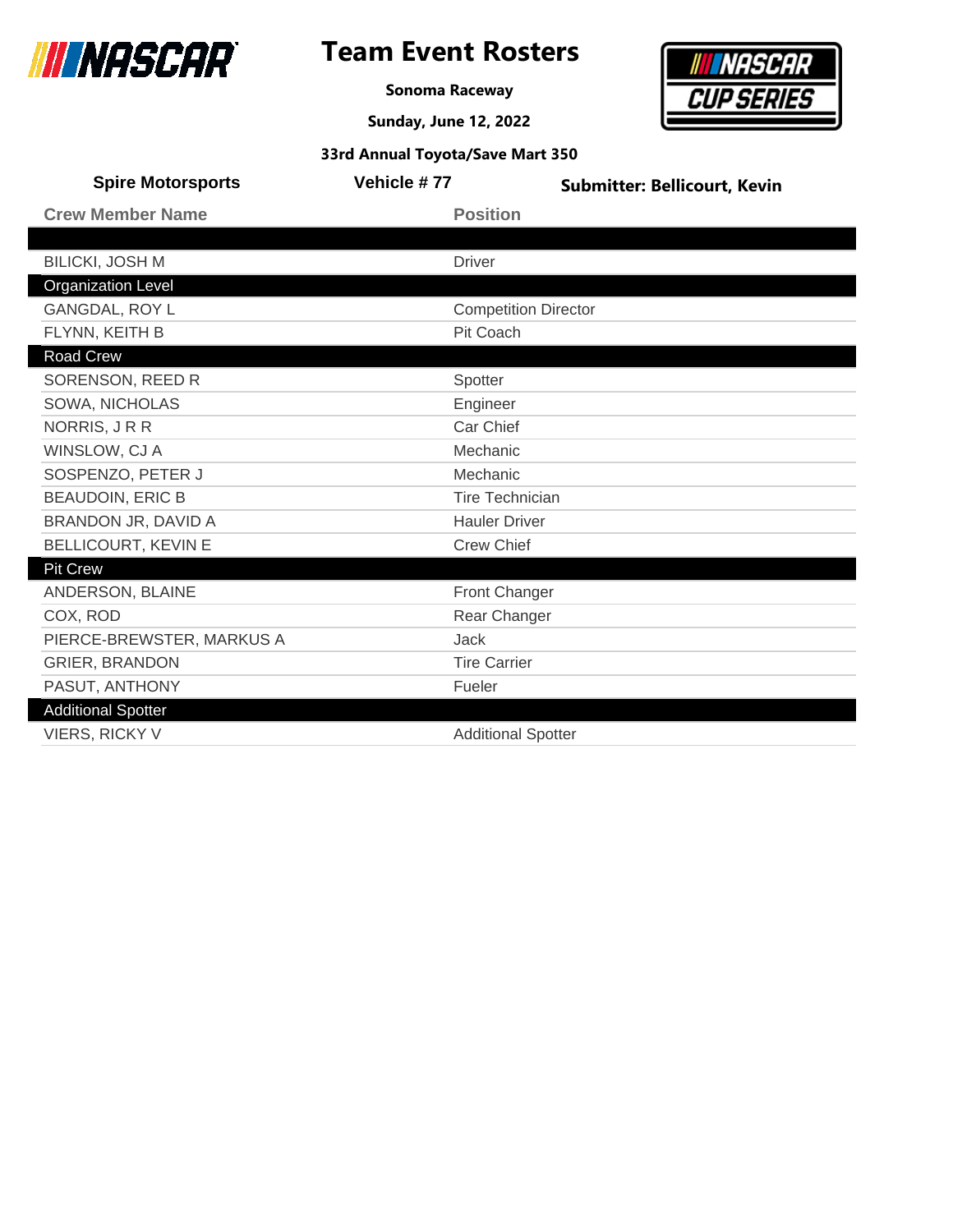

**Sonoma Raceway**

**Sunday, June 12, 2022**



| <b>Live Fast Motorsports</b> | Vehicle #78                 | <b>Submitter: Gall, Donna</b> |
|------------------------------|-----------------------------|-------------------------------|
| <b>Crew Member Name</b>      | <b>Position</b>             |                               |
|                              |                             |                               |
| <b>HECKERT, SCOTT</b>        | Driver                      |                               |
| <b>Organization Level</b>    |                             |                               |
| INGRAM JR, DAVID D           | <b>Competition Director</b> |                               |
| HONEYCHUCK, GREGORY C        | Pit Coach                   |                               |
| Road Crew                    |                             |                               |
| PEPPER, DAVID N              | Spotter                     |                               |
| ROOD, RODNEY R               | Car Chief                   |                               |
| STANLEY, CHRISTOPHER S       | Engineer                    |                               |
| <b>GRAF, TYLER C</b>         | <b>Interior Mechanic</b>    |                               |
| SWETMAN, JOHN                | <b>Hauler Driver</b>        |                               |
| ALDRIDGE, CURTIS             | <b>Hauler Driver</b>        |                               |
| GALL, DAVID W                | Mechanic                    |                               |
| LESLIE, LEE H                | <b>Crew Chief</b>           |                               |
| <b>Pit Crew</b>              |                             |                               |
| SAMPERE, DAVIS W             | <b>Front Changer</b>        |                               |
| LAMIN, ALPHA                 | <b>Tire Carrier</b>         |                               |
| TEAF, KEVIN W                | Rear Changer                |                               |
| OSINSKI, MICHAEL D           | Jack                        |                               |
| OBI, ARINZE                  | Fueler                      |                               |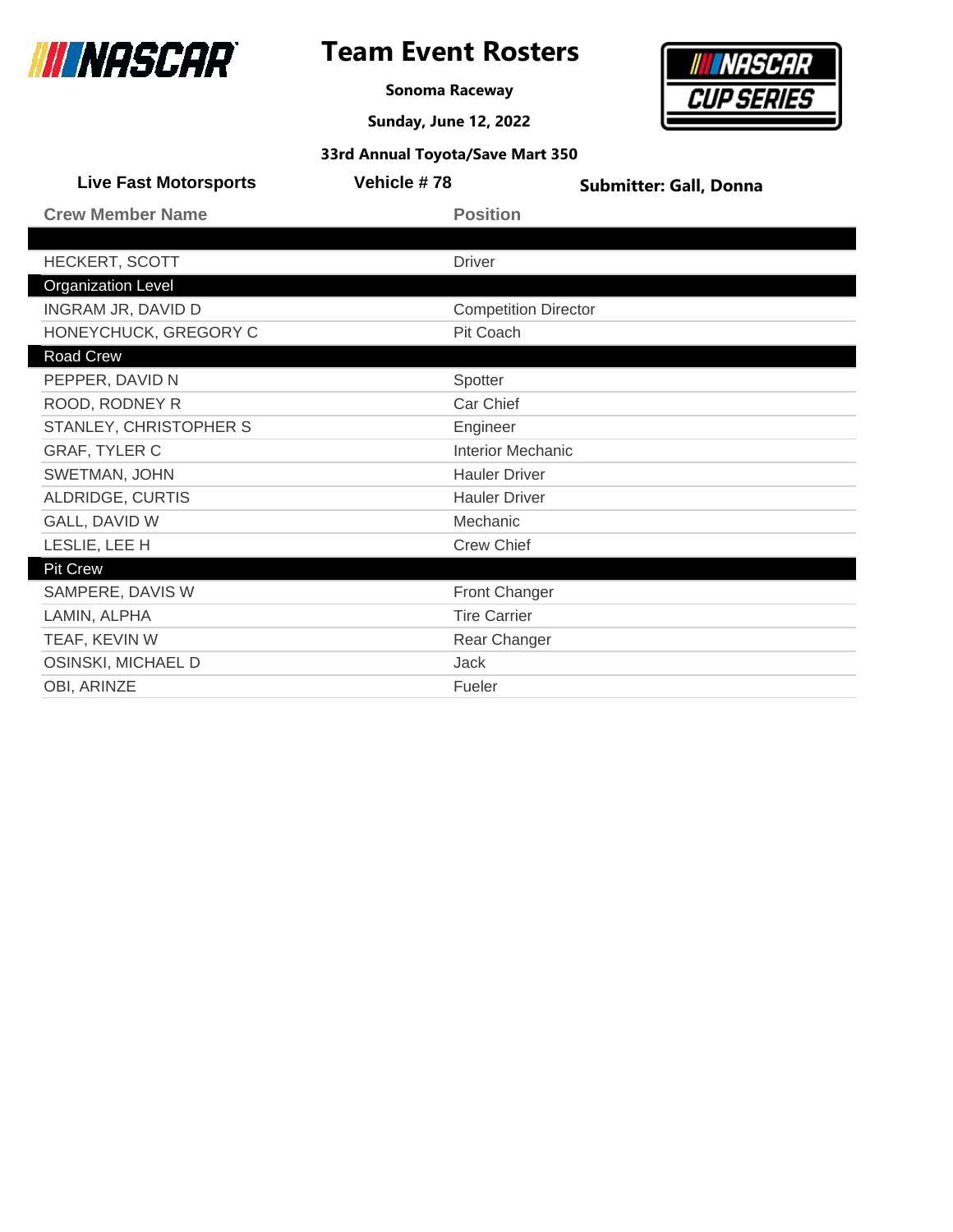

г

### **Team Event Rosters**

**Sonoma Raceway**

**Sunday, June 12, 2022**



| <b>Richard Childress Racing</b> | Vehicle #8 | <b>Submitter: Mcdaniel, Laura</b> |
|---------------------------------|------------|-----------------------------------|
| <b>Crew Member Name</b>         |            | <b>Position</b>                   |
|                                 |            |                                   |
| <b>REDDICK, TYLER G</b>         |            | <b>Driver</b>                     |
| <b>Organization Level</b>       |            |                                   |
| <b>GREER, SHANE S</b>           |            | <b>IT Support</b>                 |
| KOMINEK, ERIC E                 |            | <b>Technical Director</b>         |
| Road Crew                       |            |                                   |
| DICKESON, ANDREW                |            | Engineer                          |
| TROUPE, NATE W                  |            | Engineer                          |
| ALEXANDER, DAVID C              |            | Car Chief                         |
| <b>WIDENER, SCOTT E</b>         |            | Mechanic                          |
| <b>BENDER, JAMES J</b>          |            | <b>Tire Technician</b>            |
| KNEELAND, DEREK J               |            | Spotter                           |
| TUTTLE, JERRY L                 |            | <b>Hauler Driver</b>              |
| PARKS, RICHARD H                |            | <b>Hauler Driver</b>              |
| <b>BURNETT, RANDALL S</b>       |            | <b>Crew Chief</b>                 |
| <b>Pit Crew</b>                 |            |                                   |
| MASTERSON, CHASE                |            | Front Changer                     |
| HOLCOMB, JEREMY D               |            | <b>Tire Carrier</b>               |
| BOTTLEMY, BRIAN M               |            | Rear Changer                      |
| SOBECKI, JOSH M                 |            | Jack                              |
| ABNEY, SAM T                    |            | Fueler                            |
| <b>Additional Spotter</b>       |            |                                   |
| STUMPFF, GREGORY                |            | <b>Additional Spotter</b>         |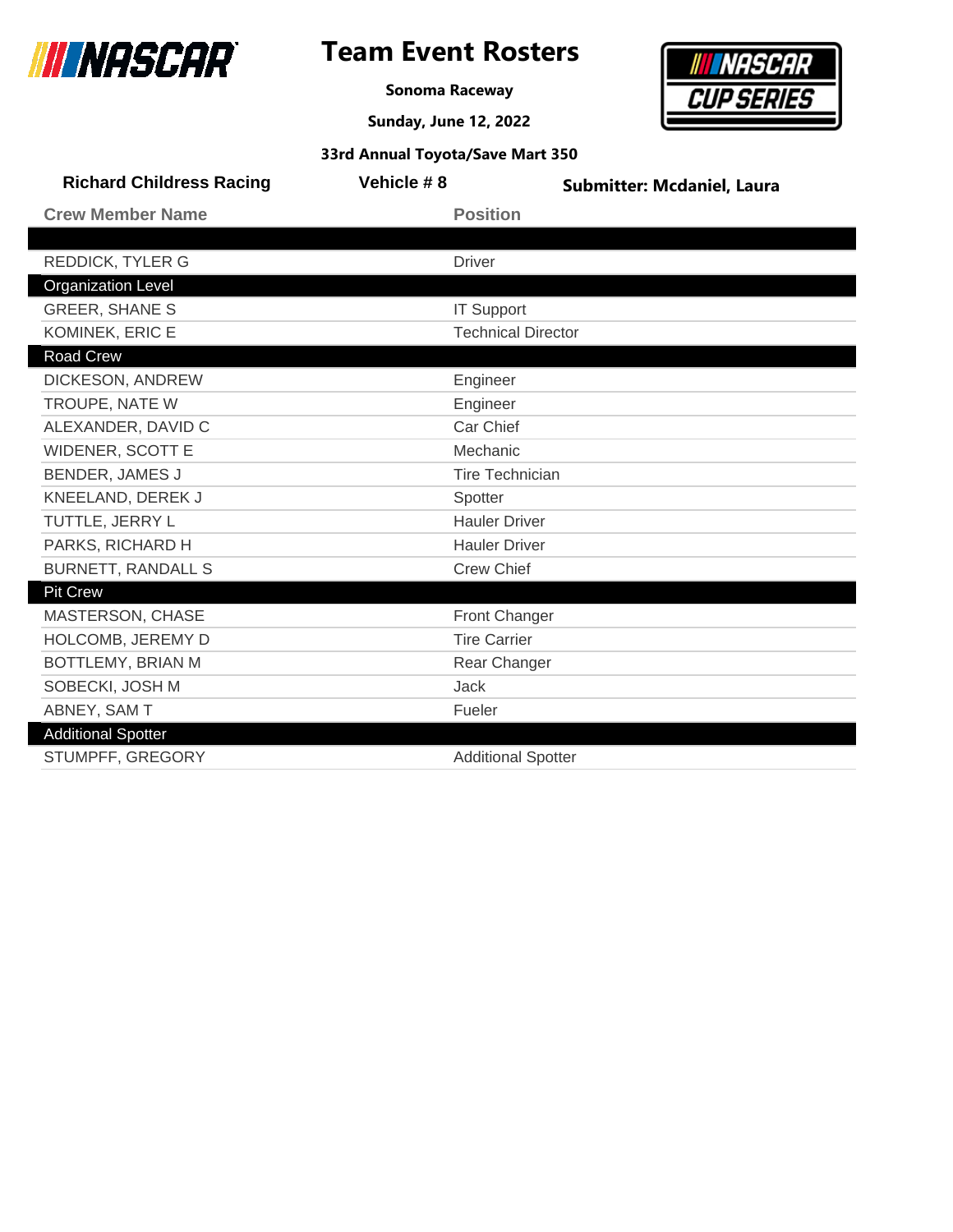

### **Team Event Rosters**

**Sonoma Raceway**



| <b>Hendrick Motorsports</b> | Vehicle #9 | <b>Submitter: Jones, Dacy</b> |
|-----------------------------|------------|-------------------------------|
| <b>Crew Member Name</b>     |            | <b>Position</b>               |
|                             |            |                               |
| ELLIOTT, CHASE C            |            | <b>Driver</b>                 |
| <b>Organization Level</b>   |            |                               |
| CARVIN, JONATHAN F          |            | Pit Coach                     |
| ANDREWS, JEFF               |            | Other -                       |
| Road Crew                   |            |                               |
| <b>GRAY, TOM J</b>          |            | Engineer                      |
| <b>BARNDT, MATT D</b>       |            | Car Chief                     |
| TIMM, COLE A                |            | Mechanic                      |
| RICKELMANN, JACK W          |            | <b>Tire Technician</b>        |
| D'HONDT, EDDIE J            |            | Spotter                       |
| <b>BOVE, ANTHONY F</b>      |            | Tuner                         |
| HAYMAKER, CHRIS L           |            | <b>Hauler Driver</b>          |
| ALSTON, DEVIN A             |            | <b>Hauler Driver</b>          |
| <b>GUSTAFSON, ALAN A</b>    |            | <b>Crew Chief</b>             |
| <b>Pit Crew</b>             |            |                               |
| O'DELL, NICK W              |            | <b>Front Changer</b>          |
| ERSPAMER, JARED             |            | <b>Tire Carrier</b>           |
| AVRIT, CHAD A               |            | Rear Changer                  |
| SEMKE, TYLER                |            | <b>Jack</b>                   |
| <b>GIANNINOTO, JOHN S</b>   |            | Fueler                        |
| <b>Additional Spotter</b>   |            |                               |
| POOLE, TREY R               |            | <b>Additional Spotter</b>     |